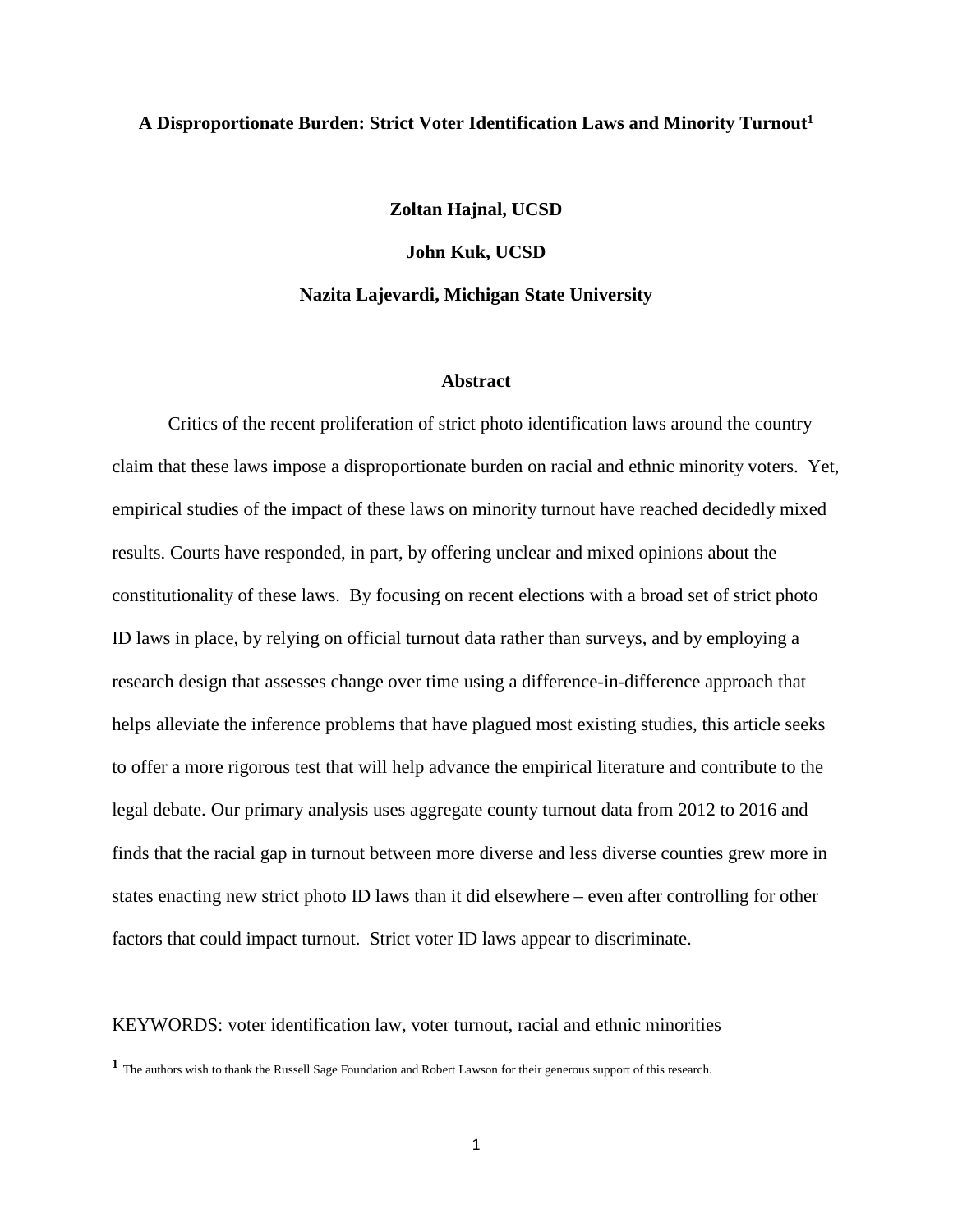Strict voter identification laws are proliferating around the country. Prior to 2006, no state required citizens to provide a valid photo identification in order to vote. That year, Indiana implemented a strict voter identification law that required citizens to produce photo identification in order for their ballot to count. Since then, ten additional states have passed strict photo identification laws,<sup>[1](#page-1-0)</sup> and more states appear to be waiting in the wings. In 2017, four state legislatures were actively considering new strict photo identification laws (Pickett 2017).

Because these laws focus on a core feature of democracy – determining who can and cannot vote - they have garnered considerable attention. Critics have vilified these laws as antidemocratic and anti-minority (Weiser 2014). From this perspective, strict voter ID laws have little purpose other than to limit the legitimate participation of racial and ethnic minorities and other disadvantaged groups and to bias outcomes in favor of the Republican legislators who pass them. If these detractors are correct, voter identification laws are having widespread consequences not only for who wins and who loses, but also for the representativeness and fairness of our democracy.

But on the other side of the debate supporters have been just as vocal. They argue that voter identification laws are necessary to reduce voter fraud and instill greater legitimacy in the democratic process (Kobach 2011). Supporters note that these laws are popular with the public, with a recent Gallup poll finding support for them among 80% of Americans.<sup>[2](#page-1-1)</sup> Advocates also

 $\overline{\phantom{a}}$ 

<span id="page-1-0"></span><sup>&</sup>lt;sup>1</sup> The laws passed in Arkansas, North Carolina, Pennsylvania, and Texas have been struck down by the courts.

<span id="page-1-1"></span>**<sup>2</sup>** "Four in Five Americans Support Voter ID Laws, Early Voting" Gallup. August 22, 2016. http://www.gallup.com/poll/194741/four-five-americans-support-voter-laws-early-voting.aspx.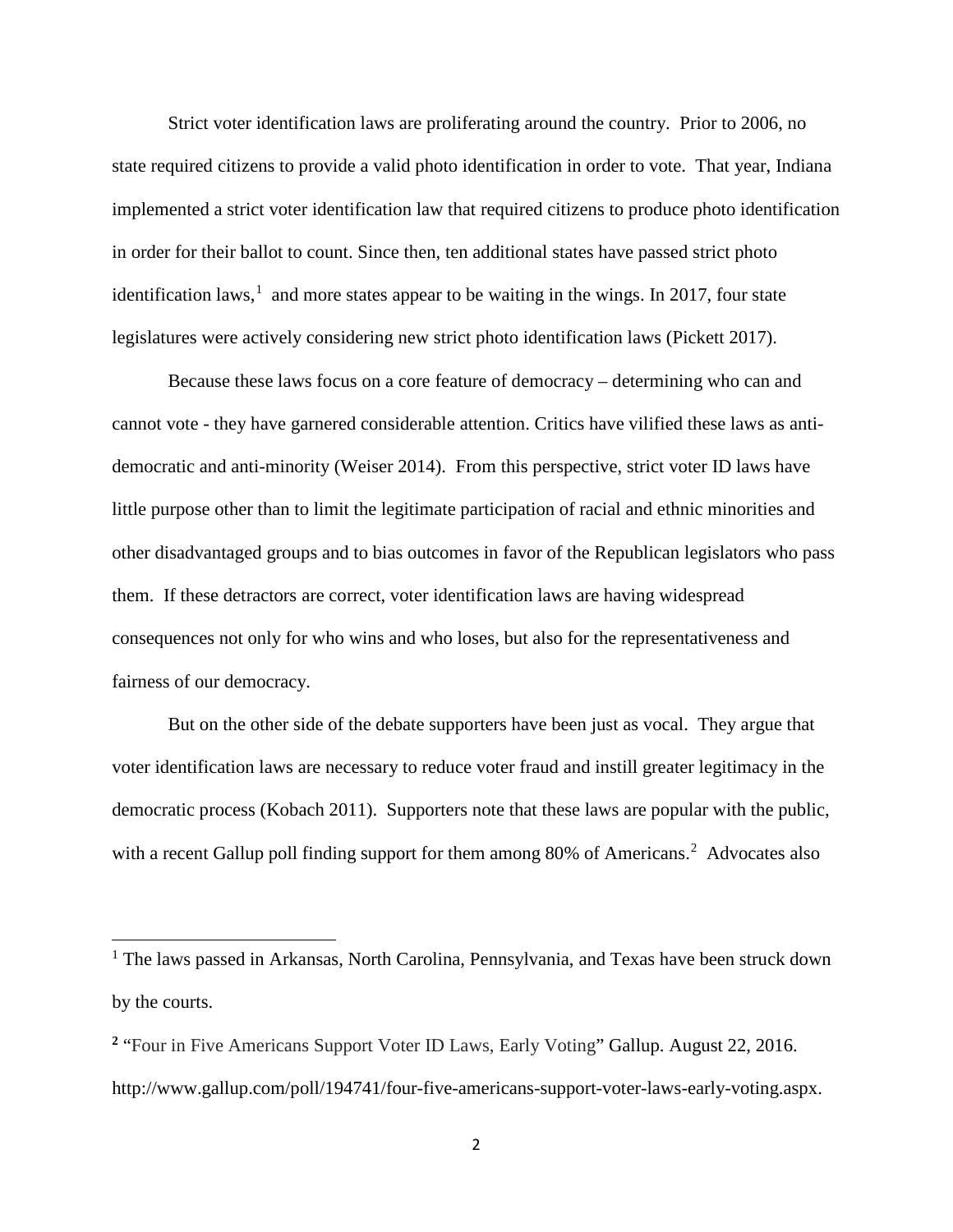argue that voter identification laws do not reduce the participation of citizens because they do not prevent legitimate voters –almost all of whom have identification - from entering the voting booth. They also claim that for those who do not have valid identification, acquiring it is a small hurdle that is easily overcome. After listening to both sides of the debate, the only thing that is clear is that the stakes for American democracy are high and growing higher by the year.

In many ways, the courts have served as the primary battle site over these laws. Almost every strict ID law has been challenged in the courts. Critically, despite all of the legal proceedings, the constitutionality of these laws remains in question. Moreover, the fate of these laws is very likely to be adjudicated in the not too distant future. Many of these cases remain outstanding and more challenges to these laws are expected to emerge in the future. Practitioners and academics alike believe that the Supreme Court might offer a more definitive ruling in the near future.

At its heart, the constitutionality question seems to rest more than anything else on the balance between the burden that these laws pose on racial and ethnic minorities and the state's interests in the integrity of the electoral process. And that balance often seems to rest on the weight of the empirical evidence about the burden these laws pose to minorities. When the empirical evidence to document a substantial burden has been found wanting, the courts – including the Supreme Court – have generally ruled that these laws are constitutional.<sup>[3](#page-2-0)</sup> When in other cases, more convincing evidence of a real burden has been put forward, several courts have ruled against these laws.<sup>[4](#page-2-1)</sup>

l

<span id="page-2-0"></span><sup>&</sup>lt;sup>3</sup> E.g. Crawford vs Marion County Election Board (2008).

<span id="page-2-1"></span><sup>&</sup>lt;sup>4</sup> E.g. United States Courts of Appeals for the Fourth Circuit No. 16-1468 (2016).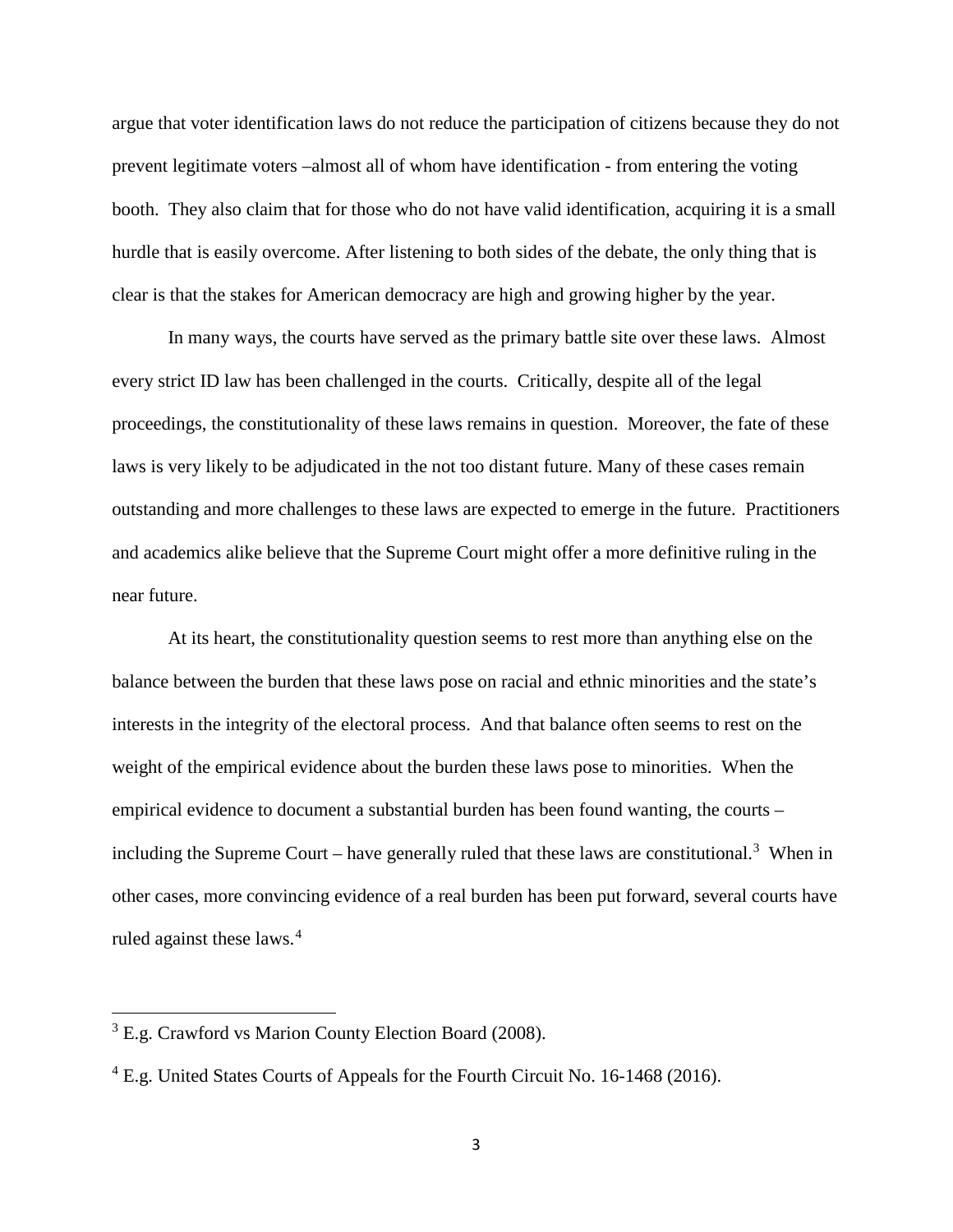Unfortunately, despite all of the attention given to these laws, the empirical evidence is not yet entirely convincing one way or another. In particular, on the question of whether or not these laws have disproportionately impacted racial minority turnout, the results are somewhat mixed. Earlier studies tended to find fewer effects (Hood and Bullock 2012, De Alth 2009, Alvarez et al 2008, Mycoff et al 2009). More recent studies tend to demonstrate a racially disproportionate impact (Hajnal et al 2017, GAO 2014). There are reasons to put more weight on the recent studies but even the recent work remains incomplete.

In order to advance the empirical literature and to effectively contribute to the legal debate, any new study needs to address three critical flaws evident in much of the existing empirical studies. It must focus on recent elections and distinguish between strict photo ID laws and other less stringent ID laws, it must rely on official turnout data rather than on potentially problematic survey data as much of the research has done, and it must employ a research design that assesses change over time using a difference-in-difference approach to overcome inference problems that have plagued most existing studies.

In moving forward on all three fronts, this study contributes both to the empirical debate and to the legal discussion by providing concrete evidence about the consequences of voter identification laws for turnout among marginalized segments of the American public. Using official county voter turnout data from general elections between 2010 and 2016, we assess whether or not the implementation of these laws leads to disproportionate declines in racial and ethnic minority turnout. Specifically, we find that turnout in racially diverse counties declined faster in states that enacted strict photo identification laws for the first time than it did over the same time period in states that did not enact new strict ID laws. Moreover, the racial gap in turnout between more and less diverse counties grew more in the new strict ID states than it did

4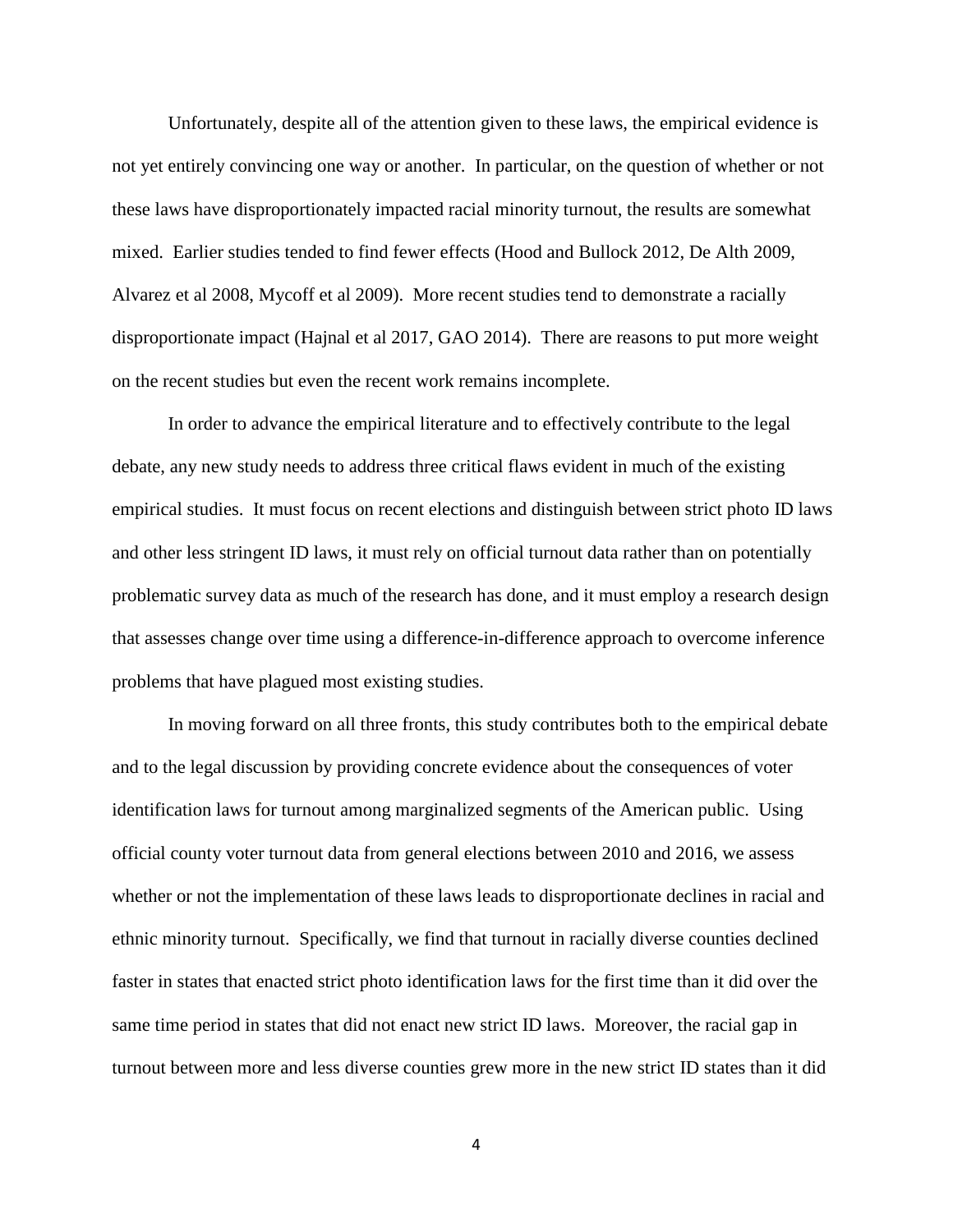elsewhere over the same years. All of this also holds after controlling for other factors that could impact turnout across different states including partisan competition, state electoral laws, and county demographics. In other words, the evidence indicates that strict voter ID laws do discriminate.

The rest of the paper is structured as follows. First, we offer a brief review of the key legal decisions relating to voter identification laws and provide a more detailed account of the current state of legal reasoning on voter identification laws. Second, we review the empirical literature on voter ID laws. Third, we present our own empirical evidence by assessing changes in turnout in more and less diverse counties in states with and without new strict ID laws.

# **Voter Identification in the Courts**

More than anywhere else, the battle for and against strict voter identification laws has been fought in the courts. Cases have been brought forward in nearly every state where strict ID laws have been passed. Those cases have resulted in a variety of often contradictory rulings. While strict identification laws in Arkansas, North Carolina, Pennsylvania, and Texas have been struck down by the courts, strict voter ID laws have been allowed to stand in other states. In some cases, Section 5 preclearance had been used to prevent these laws from being implemented.<sup>[5](#page-4-0)</sup> Laws in North Carolina, South Carolina, and Texas were (at least temporarily)

<span id="page-4-0"></span> <sup>5</sup> Section 5 – which was ruled unconstitutional by the Supreme Court in 2013- mandated that covered states and counties seeking to adopt or implement a change in their "standard, practice, or procedure with respect to voting" must have first obtained *preclearance* and must show that the desired change would not result in the discrimination based on race.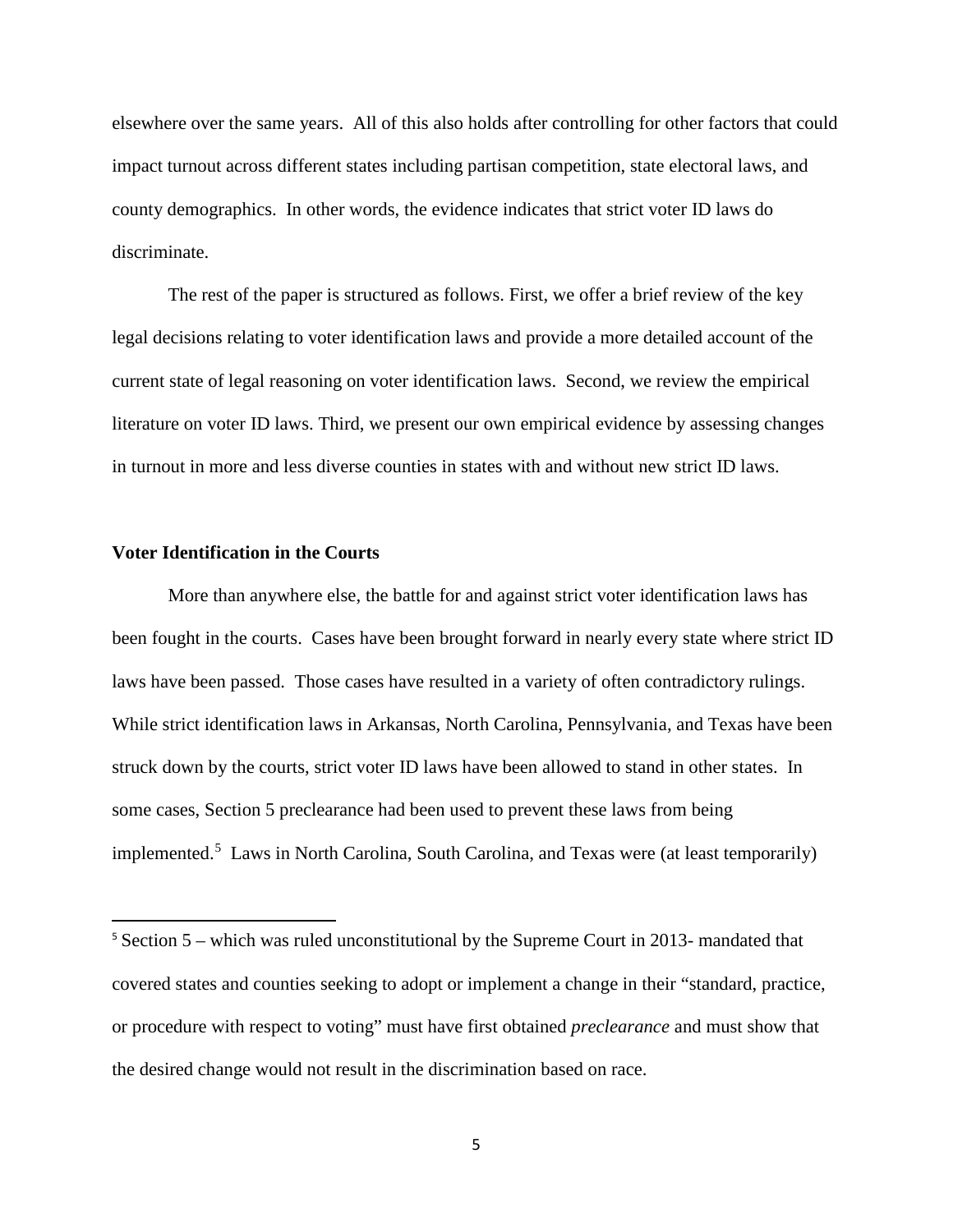blocked this way. In others, litigants have used state laws guaranteeing the fundamental right to vote as a means to successfully challenge photo ID laws. The implementation of voter ID laws in Missouri, Arkansas, and Pennsylvania was halted through this type of litigation.<sup>[6](#page-5-0)</sup>

In this mass of cases the courts have struggled to articulate a clear set of criteria delineating what is and what is not constitutional. But what has become more apparent over time is the important role that hard empirical evidence about racial burden can play in shaping court decisions (Overton 200[7](#page-5-1)).<sup>7</sup> An evaluation of the burden on minorities and other disadvantaged voters was central to the court's logic in the most important voter identification case: the Supreme Court's ruling in *Crawford v. Marion County Election Board*. In upholding Indiana's law and in affirming the constitutionality of voter ID laws the Court explicitly balanced the state's justification for the law against the burden that the law imposed on voters. As de Alth has characterized it, "Central to the Justices' debate and the applicable constitutional balancing test was the degree of the burden that the law imposes on voters" (2009:185). Notably because the plaintiff did "not provide any concrete evidence of the burden imposed on voters who currently lack photo identification," the balance fell toward the state's interest in protecting the integrity of

 $\overline{\phantom{a}}$ 

<span id="page-5-0"></span> $6$  The 14<sup>th</sup> Amendment and Section 2 of the Voting Rights Act have also been employed to try to challenge voter ID laws.

<span id="page-5-1"></span><sup>&</sup>lt;sup>7</sup> In several rulings, courts have paid particularly close attention to the availability of valid identification across the population and the costs of obtaining new identification for those who do not have it. In assessing these costs, courts appear to have considered the number of locations that provide IDs, the geographic distribution of those locations, and the length of the process states require to obtain identification.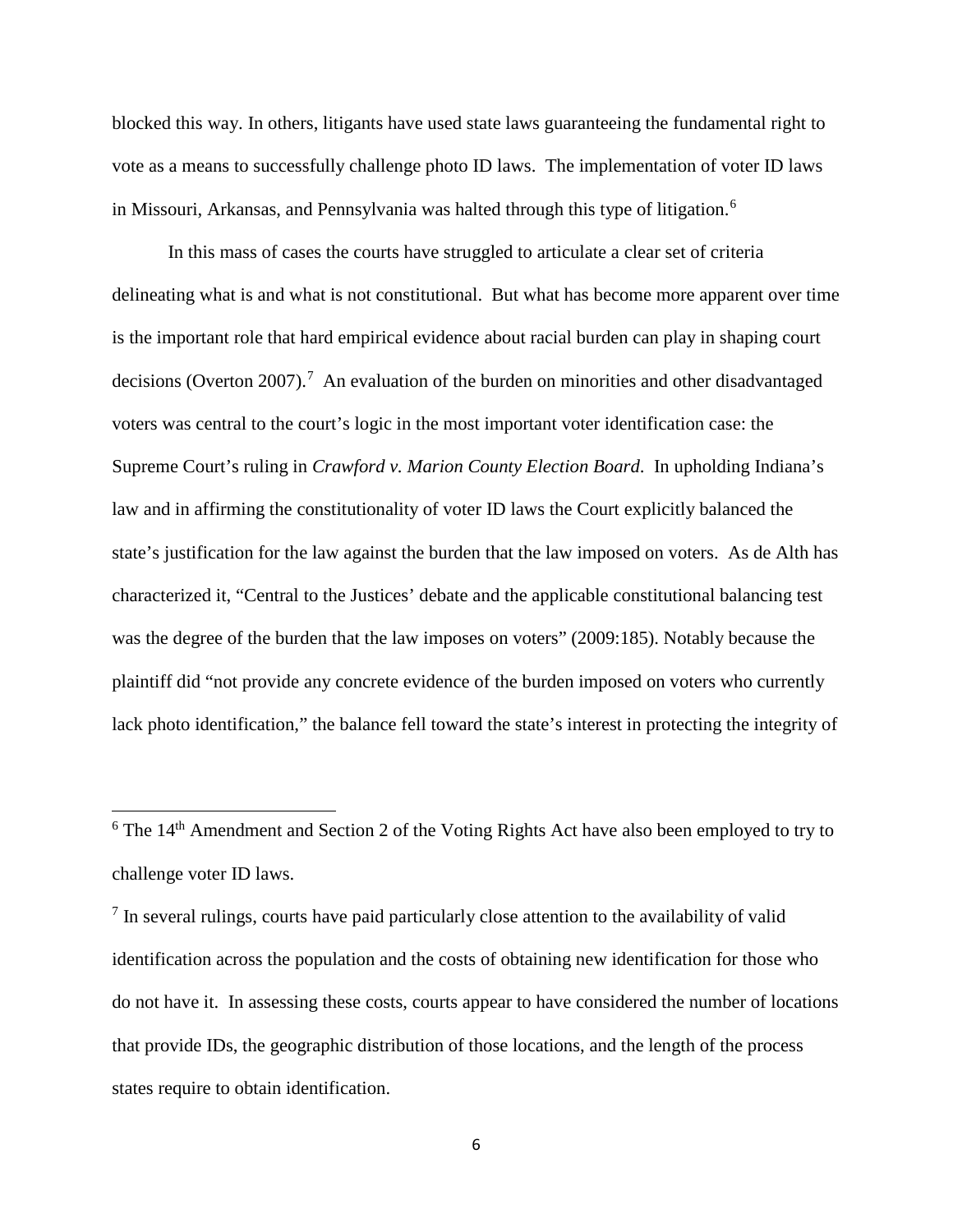the election. A focus on the existence or non-existence of any empirical evidence about the burden on different segments of voters has been evident in many other more recent cases and is epitomized by Federal District Court Judge, Thomas D. Schroeder's 2016 decision on North Carolina's voter ID law. In upholding that state's voting requirements, Judge Schroeder concluded that no evidence had been produced to demonstrate that Blacks would be adversely affected. He ruled that "...minorities enjoy (an) equal and constitutionally compliant opportunity to participate in the electoral process" (Scott 2016). What this means is that new evidence that demonstrates an undue burden on minorities might hold sway. As de Alth notes, future litigants who can produce evidence of sharp, differential effects "will have a much stronger case to have these laws declared unconstitutional" (2009:185).

While the logic has not been fully articulated, the pattern of results seems to suggest that the core issue for the courts is the size of the burden and whether that burden disproportionately impacts racial and ethnic minorities. [8](#page-6-0) When courts have ruled in favor of voter ID laws, the rulings have often cited the lack of hard evidence of disproportionate burden. Without this evidence, the balance of the empirical case shifts in favor of the constitutionality of voter ID laws. Essentially without documented proof of the harm that these laws inflict on minority

l

<span id="page-6-0"></span><sup>&</sup>lt;sup>8</sup> Research also indicates that the partisanship of judges matters in shaping court decisions on voter identification laws (Peretti 2016). Given the conservative majority in the current Supreme Court one might, therefore, predict that strict voter identification laws will ultimately be upheld. But the most recent decision by current court – not to take on the North Carolina case and in doing so effectively barring the North Carolina law from being implemented – makes any conclusion about future court decisions less certain.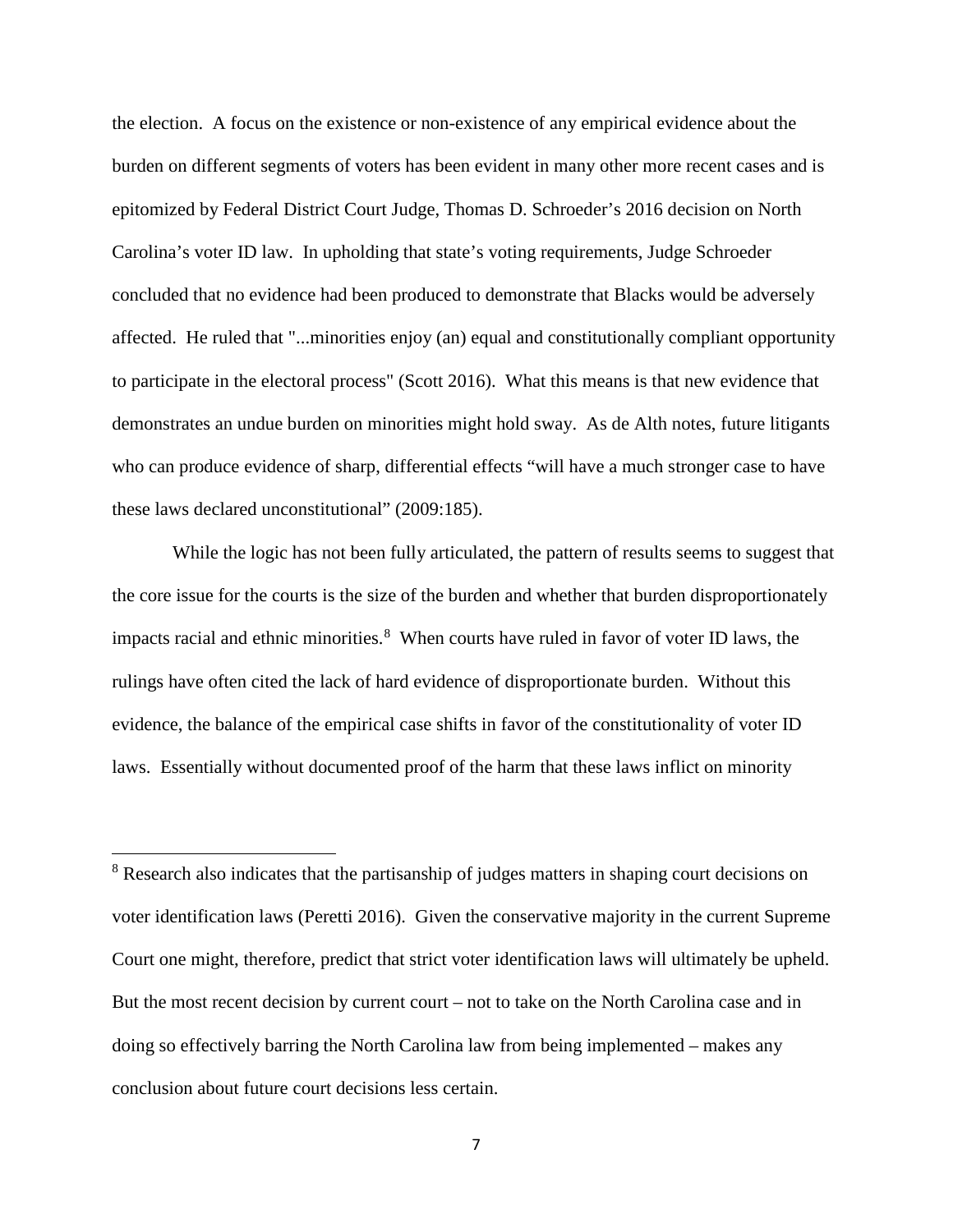voters, states are justified in implementing these laws in order to try to prevent fraud and instill greater legitimacy in the voting process. Given upcoming legal challenges, there is a chance that clear and objective empirical answers to the core voter identification questions could actually sway outcomes.

# **Existing Evaluations of Voter ID Laws**

All of this begs for hard empirical evidence about the effects or non-effects of these laws. Fortunately, we now know a fair amount about the likely impact of these laws.

On the fraud side, the evidence is clear. Study after study has found little evidence of voter fraud in American elections (Minnite 2010, Ahlquist et al 2014, Levitt 2007). President Trump's own voter fraud commission that was convened to investigate the 2016 presidential election was dissolved less than one year into his presidency without producing any evidence that illegal and fraudulent voting was taking place.<sup>[9](#page-7-0)</sup> More specifically, evidence of voter impersonation – the type of fraud that voter identification is designed to prevent – is essentially nonexistent. All of this suggests strict identification laws are hardly justified on the basis of fraud prevention.<sup>[10](#page-7-1)</sup>

<span id="page-7-1"></span><span id="page-7-0"></span> 9 "President Trump Dissolves His Voter Fraud Commission." Time Magazine. [http://time.com/5087064/donald-trump-voter-fraud-commission-dissolved/.](http://time.com/5087064/donald-trump-voter-fraud-commission-dissolved/) January 4, 2018. <sup>10</sup> Proponents of these laws do, however, note that these laws can also serve to increase legitimacy in the electoral process by assuring the public of the integrity of the process. Recent research, however, shows little effect of these laws on the public's views about electoral integrity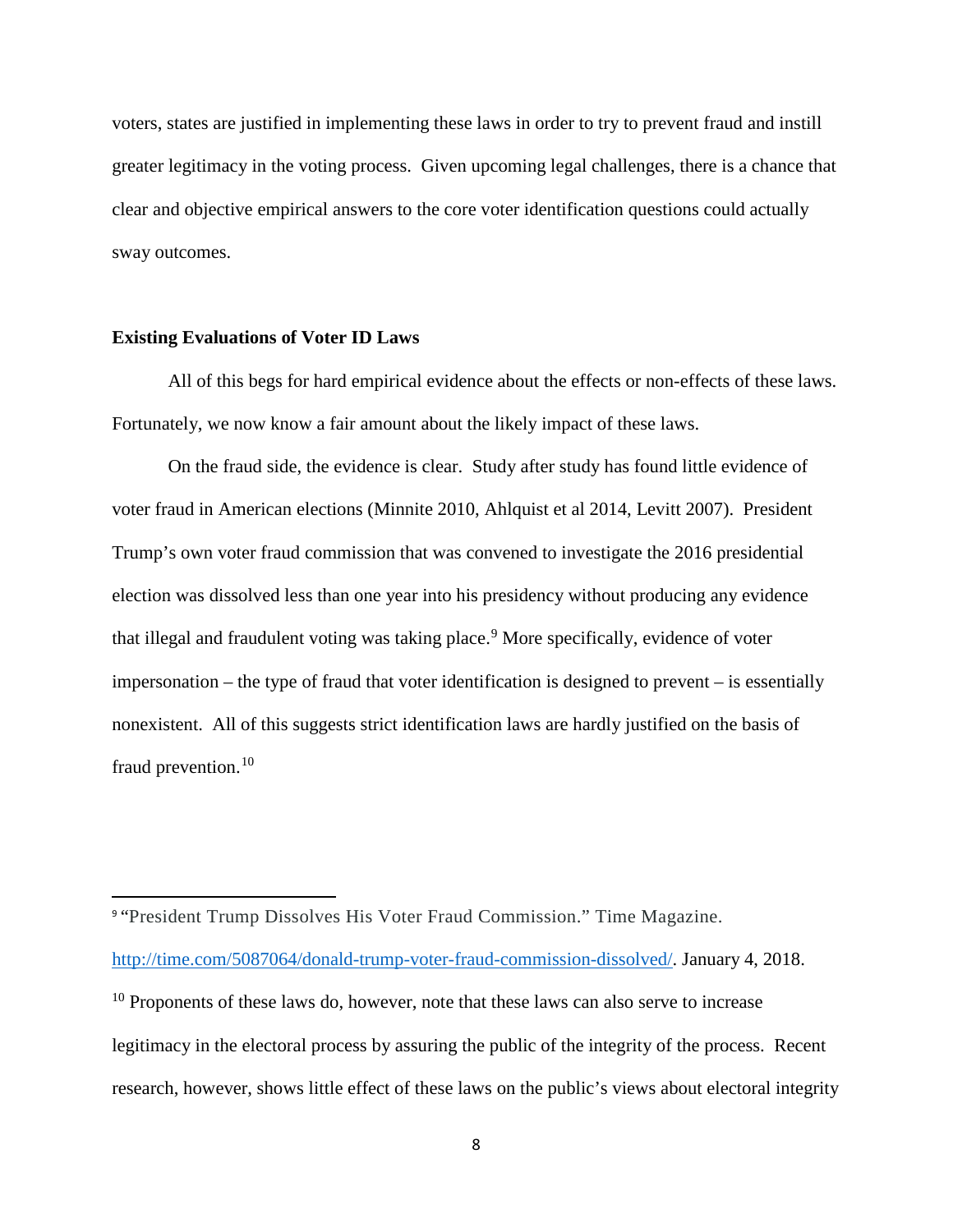By contrast, there is ample evidence that significant shares of American citizens do not possess valid photo identification. Results vary by state, ID restrictions, and study, but the literature estimates that anywhere from 2 to 17 percent of the public does not have valid identification (GAO 2014, Stewart 2013, Ansolabehere 2012, Pastor et al 2010, Barreto et al 2009, Brennan Center 2006). More importantly for critics of these laws, the lack of proper identification is not evenly distributed across the population. Studies show that a lack of identification is particularly pronounced among the racial and ethnic minority population, the poor, and both the elderly and the young (GAO 2014, Ansolabehere 2014, Pastor et al 2010, Barreto et al 2007 but see Alvarez et al 2011). These patterns suggest that the burden of these laws will fall disproportionately on minorities and other disadvantaged segments of the population.

There is also clear evidence of the uneven implementation of these laws. Studies have also found that poll workers disproportionately ask minorities for identification (White et al 2015, Rogowski and Cohen 2014, Atkeson et al 2014, Cobb et al 2012, Page and Pitts 2009, Ansolabehere 2009 but see Stewart 2013). Moreover, racial differences appear even after ballots have been cast. Research indicates that in a small set of cases provisional ballots that should have been counted have ultimately not been included in vote tallies (Pitts 2013).

Analysis of which states do and do not pass these laws implies that there are both political and racial motivations behind the passage of these laws. Strict photo ID laws are passed almost exclusively in states controlled by Republicans and they tend to emerge in states with

 $\overline{\phantom{a}}$ 

<sup>(</sup>Stewart et al 2016). Nevertheless, it is clear that these laws are popular with the public (Stewart et al 2016, Gronke et al 2015, Atkeson et al 2014).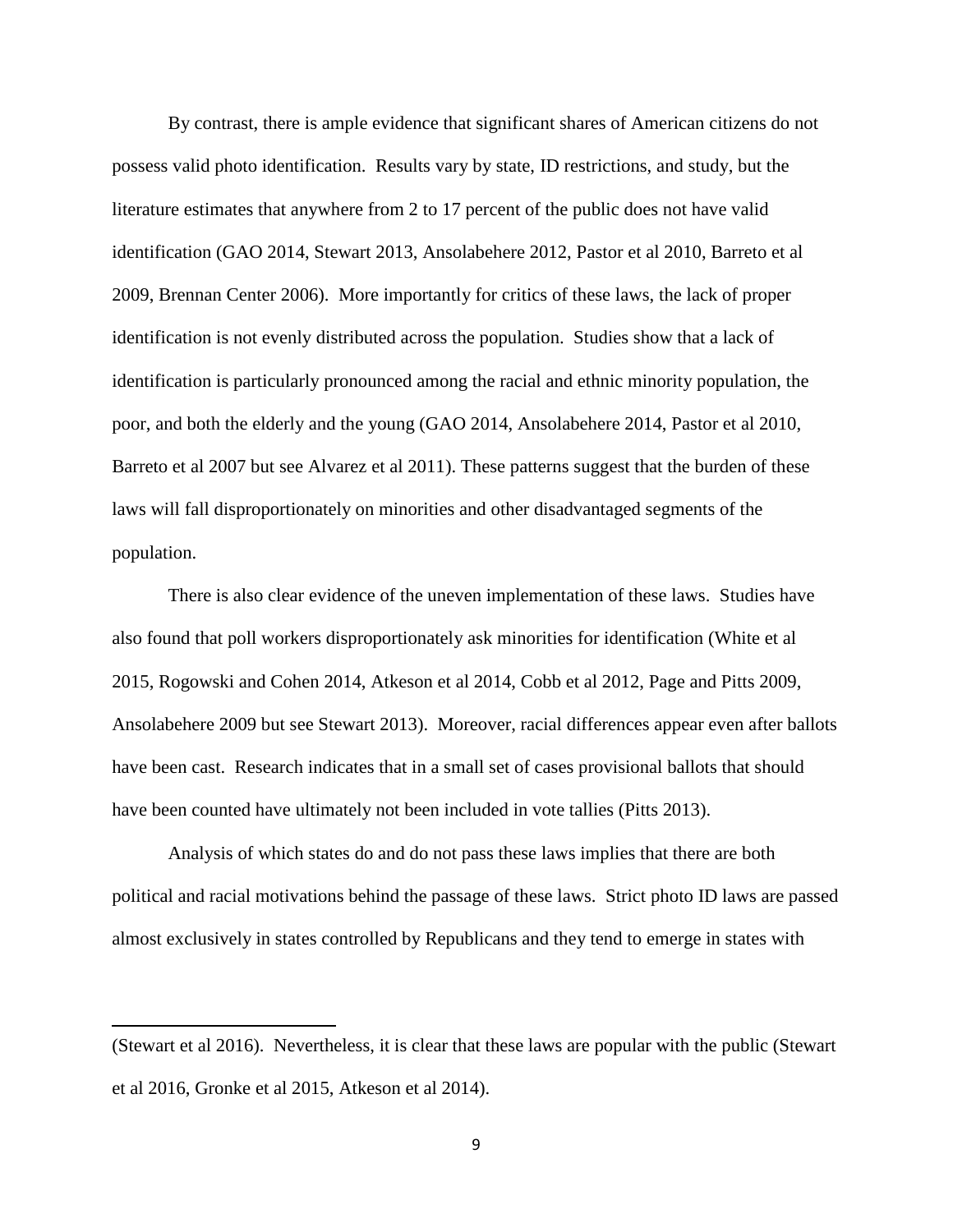larger minority populations and greater partisan competition (Biggers and Hanmer 2017; Bentele and O'Brien 2013, Hicks et al 2015, McKee 2015, but see Rocha and Matsubayashi 2014).<sup>[11](#page-9-0)</sup> All of this evidence points to potentially widespread racial consequences.

But when studies go one critical step further and focus on voter turnout and seek to directly assess whether these laws reduce participation and skew the electorate in favor of one racial group over another, the results have been decidedly more mixed. The first studies to address these two questions suggested that the effects of voter identification laws on overall turnout were trivial or even non-existent (Ansolabehere 2009, Erikson and Minnite 2009, Mycoff et al 2009, 2007). As Mycoff and his coauthors put it, "voter identification laws do not affect turnout" (2009:[12](#page-9-1)1).<sup>12</sup>

 $\overline{\phantom{a}}$ 

<span id="page-9-1"></span> $12$  Other studies have looked more deeply at the different mechanisms through which voter identification laws could impact turnout. Clearly, the additional cost that voter ID laws impose on citizens without valid identification – acquiring an ID - suggests that at least some of these non-ID holders will be deterred from voting. But as some have suggested, the deterrent effect could extend to racial and ethnic minorities who do have valid identification but who feel targeted, disempowered, or confused by the laws (Hajnal et al 2017, Hobby et al 2015). On other hand, it is possible that the imposition of ID laws angers and mobilizes voters (Valentino and Neuner 2016). Finally, some have suggested that campaigns, candidates, and parties may behave differently after voter ID laws are passed either by increasing or decreasing mobilization efforts (Citrin et al 2014, Bright and Lynch 2017, Hopkins et al 2017). While all of these

<span id="page-9-0"></span> $11$  At the individual level, black legislators are the least likely to support these laws (Hicks et al 2016).

<sup>10</sup>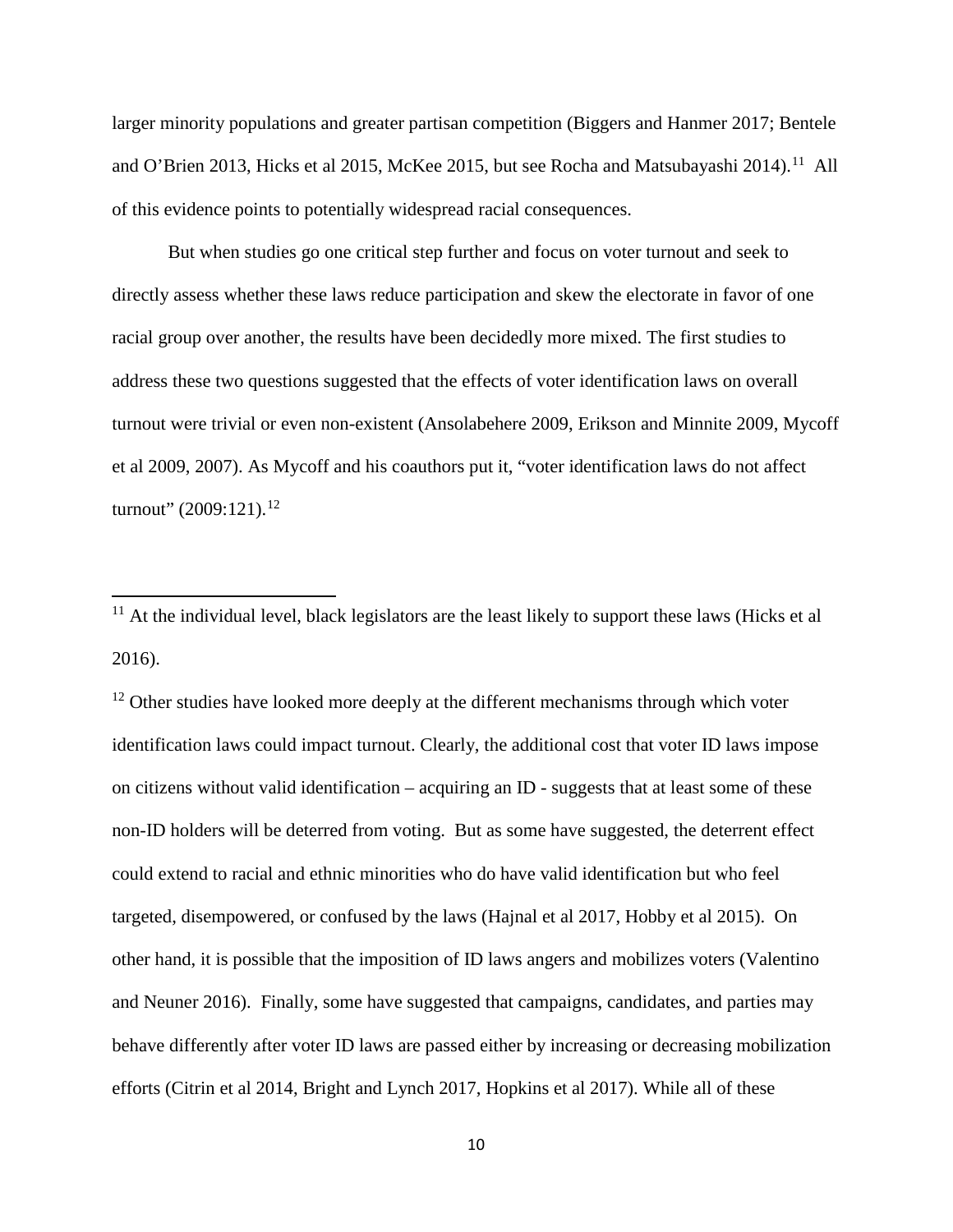But again the key question for the courts is not whether overall turnout declines but rather whether racial and ethnic minorities are disproportionately disadvantaged by these laws. In other words, does the racial gap in turnout increase when these laws are implemented? Early studies on this critical question also generally found no effects or at most inconsistent effects (Hood and Bullock 2012, De Alth 2009, Alvarez et al 2008, Mycoff et al 2009, Alvarez et al 2008). More recent studies do, however, present a different picture of these laws. In particular, a study by Hajnal et al. (2017) finds that "strict identification laws have a differentially negative impact on the turnout of racial and ethnic minorities." (2017: 377). Likewise, a detailed study by the Governmental Accountability Office (2014) found that racial and ethnic minority turnout declined more than white turnout when strict ID laws were enacted. And an unpublished study by Dropp (2013) found inconsistent but significant declines in minority turnout.

Given the mixed findings to date and given the importance of hard empirical evidence for the courts to decide the future of voter identification laws in the states, it is clear that we need more research. Or put more accurately, we need a stronger test that will provide greater insight into the impact of these laws on the minority population and in so doing offer more compelling results for the courts and policy makers.

# **A Stronger Test**

 $\overline{\phantom{a}}$ 

One reason for the difference in findings between earlier and later studies seems clear. Almost all of the research published before 2013 focused almost exclusively on the impact of

mechanisms could be at play, the only way to determine the ultimate impact of these laws is to directly assess total voter turnout after these laws have been implemented.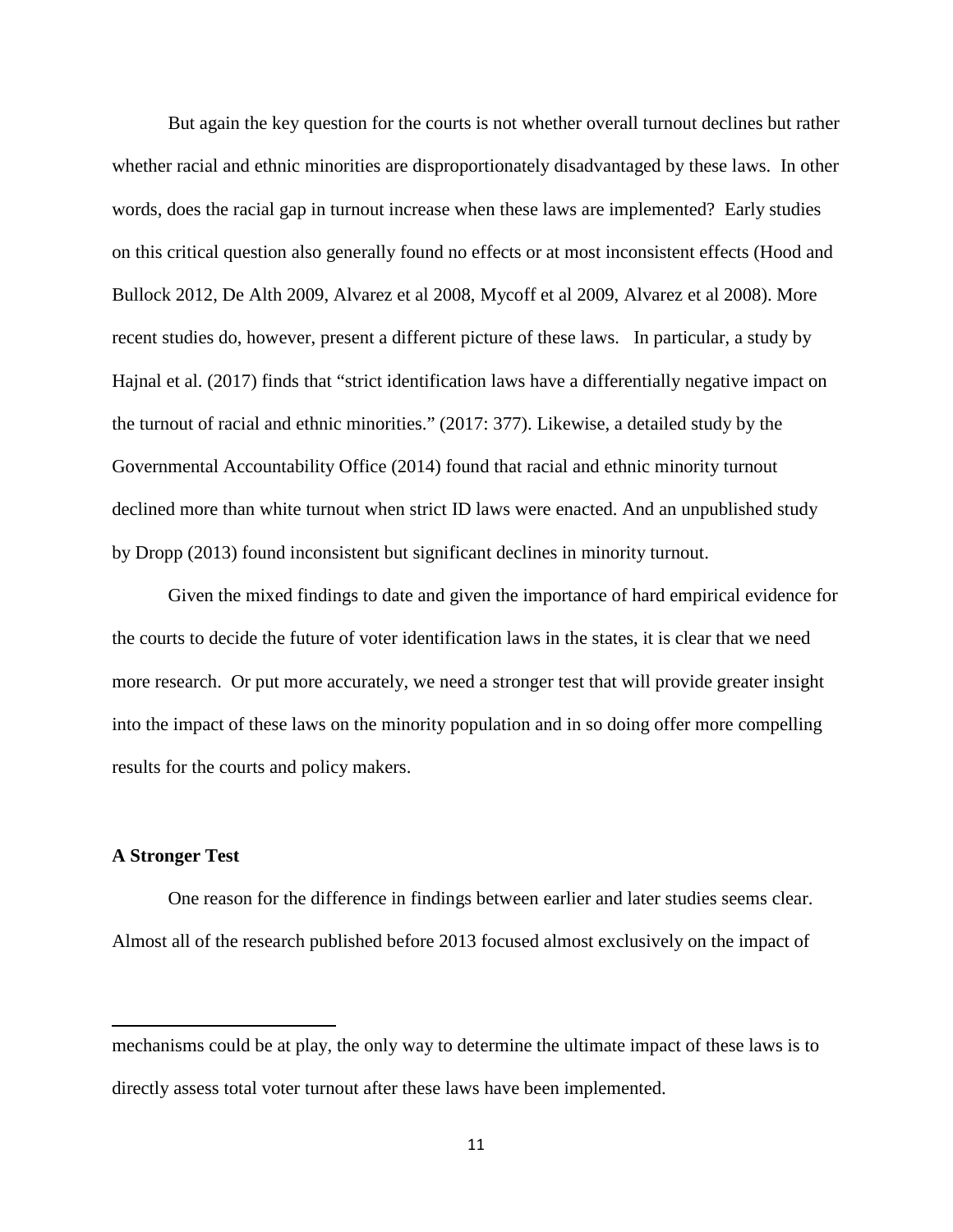*non-strict* voter identification laws. That is understandable since the strictest versions of the laws were not implemented until recently. Nevertheless, given that citizens are generally able to vote without identification in these non-strict states, it is not surprising that these early studies found that they did not have much effect. The rapid and recent proliferation of strict ID laws means that any research that examines the vote in anything but the last few election cycles will miss most of the effects of these laws. The fact that recent studies that single out the states with strict voter identification laws tend to find greater effects should also not be surprising.<sup>[13](#page-11-0)</sup>

Another potentially problematic factor in analyzing the effect of these laws is the accuracy of the turnout data. Almost all of the early research focused on self-reported turnout from survey data – usually the Current Population Survey. The problem is that substantial shares of the electorate over-report turnout (Ansolabehere and Hersh 2012, Silver et al 1986). Even more critically, those who over-report turnout differ by race and class from those who do not over-report turnout. Racial minorities, in particular, are particularly prone to over-report their participation in elections (Shaw et al 2000, Abramson and Clagget 1991). All of this makes it extremely difficult to assess the racial and class effects of voter ID laws using self-reported turnout. Again, it is perhaps not surprising that the few recent studies that do focus on the validated vote do find racial effects (Hajnal et al 2017, Dropp 2014).

Another concern with much of the research to date is methodological. As Highton (2017) and others have noted, most studies use cross-sectional data when assessing the impact of ID

l

<span id="page-11-0"></span> $13$  Rocha and Matsubayashi (2014) focus on more recent elections but like most early studies they do not single out strict ID laws and test for their effects. Instead, they lump together strict photo and non-strict photo states and find no effect.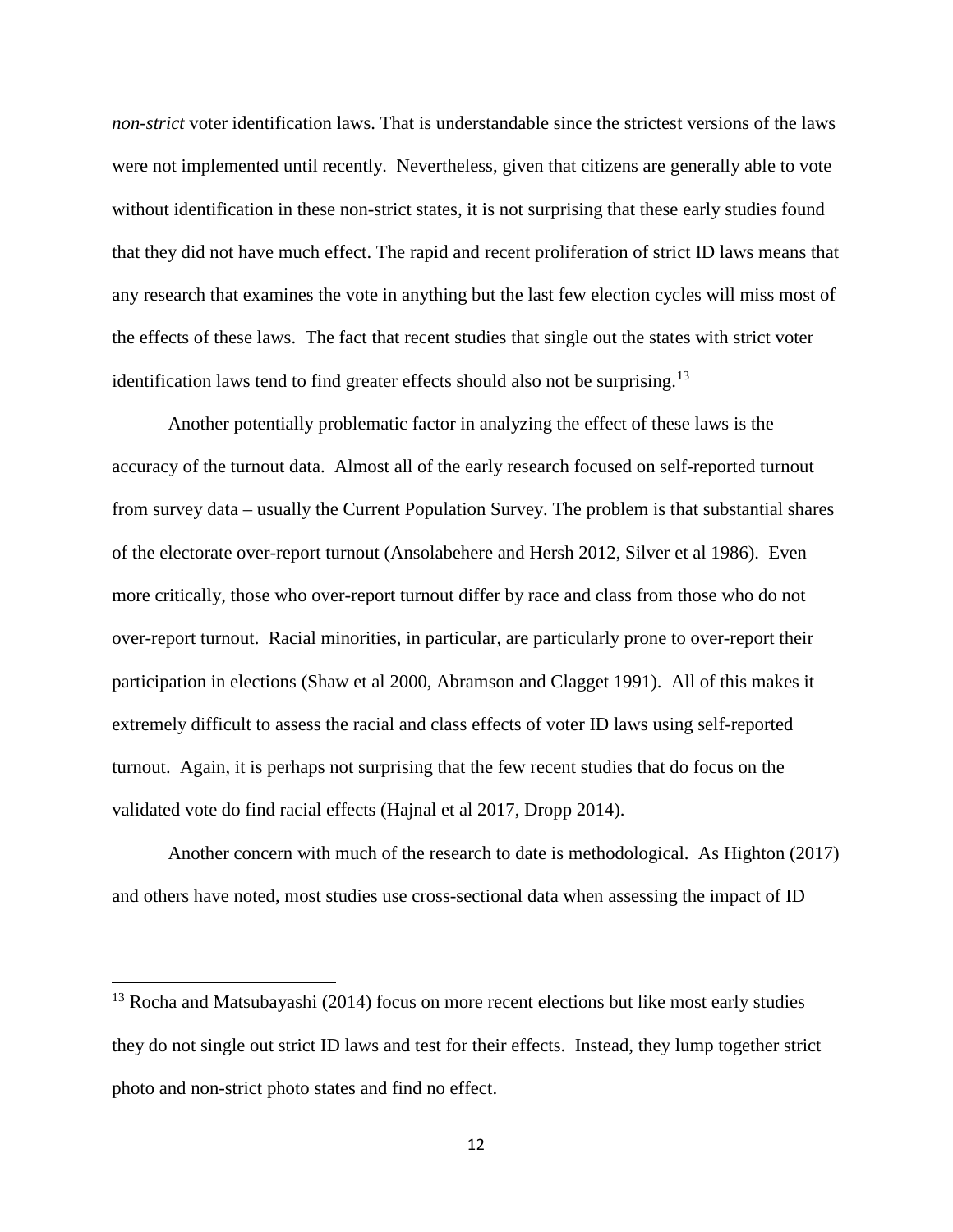laws but since states that pass these laws so clearly differ from states that do not, causal inference is difficult. The solution according to Highton (2017) and Erikson and Minnite (2009) is to focus on over time changes through a difference-in-difference approach.<sup>[14](#page-12-0)</sup>

These lessons from existing literature suggest a path forward toward a more telling assessment of strict photo ID laws. That path forward includes new data on the most recent elections, official data on turnout that is not marred by over-reporting, and a more rigorous design that incorporates longitudinal data and a difference-in-difference test.

That is exactly what we seek to do in this article. Specifically, our analysis uses a difference-in-difference approach to compare turnout changes in states that recently implemented strict photo ID laws with turnout changes in states not implementing strict ID laws over the same time period. The main test focuses on turnout changes across the two most recent presidential elections in 2012 and 2016. Alabama, Mississippi, Virginia, and Wisconsin all implemented strict photo ID laws over this period. As a supplementary test we also examine turnout across two midterm elections between 2010 and 2014. During this earlier time period, Alabama, Kansas, Mississippi, Tennessee, Texas, and Virginia all switched to strict photo ID. We define a strict voter identification law as any electoral law that requires voters to present identification before their ballot will be officially counted.<sup>[15](#page-12-1)</sup>

 $\overline{a}$ 

<span id="page-12-0"></span><sup>&</sup>lt;sup>14</sup> A difference in difference design is not, however, the equivalent of an experimental design and cannot definitively demonstrate a causal relationship.

<span id="page-12-1"></span><sup>&</sup>lt;sup>15</sup> Alabama's law offers an alternative to a photo ID - having two election officials sign a sworn statement saying that they know the voter. But that alternative is so burdensome and likely to be so rarely available that it does not represent a viable alternative for most citizens in the state.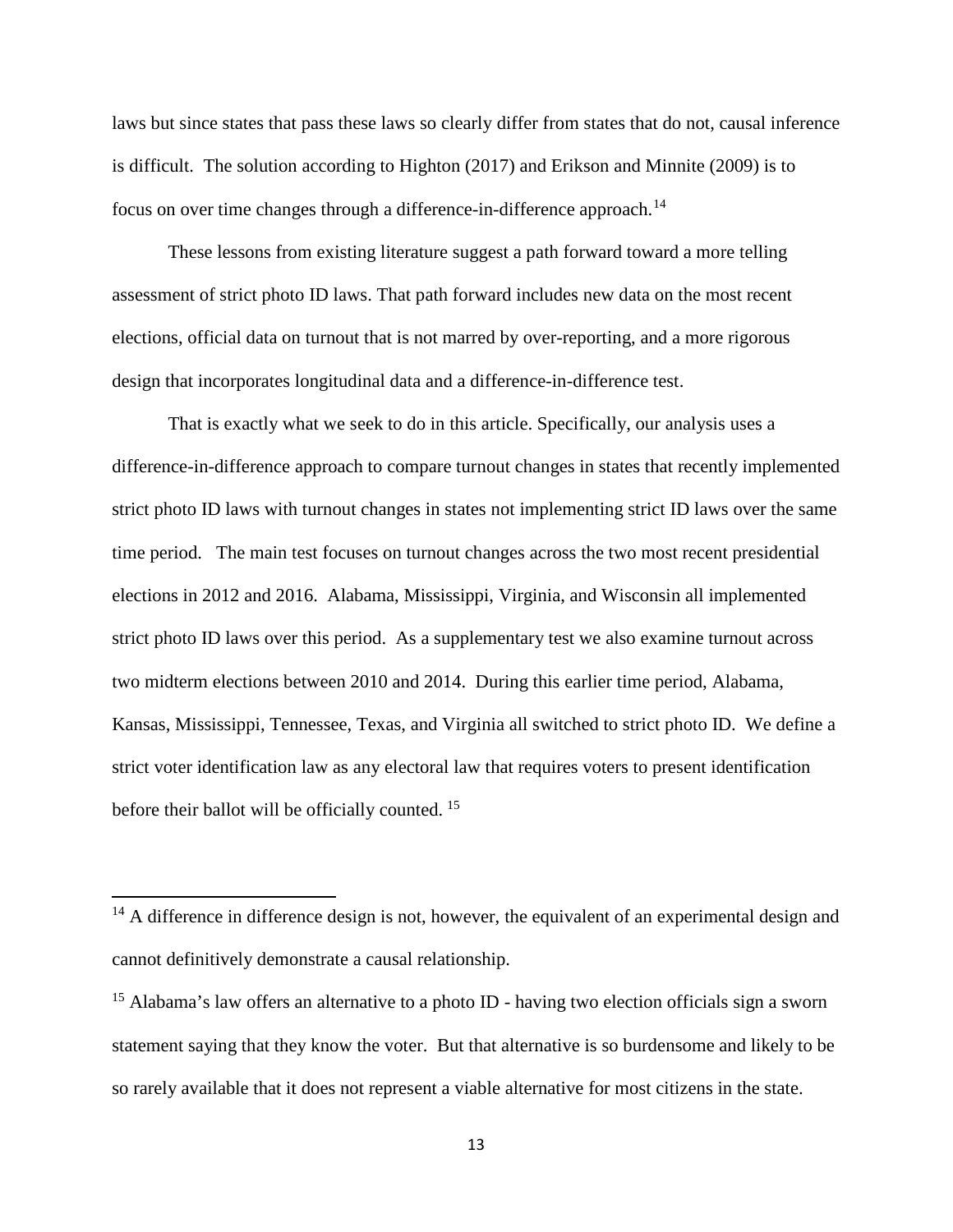The core data are official county-level aggregate vote totals for all 3142 counties in the United States.<sup>[16](#page-13-0)</sup> Specifically, we compile voting age population turnout figures for each county in each election.<sup>[17](#page-13-1)</sup> To get at race, we merge county turnout data with 2010 Census data on the racial and ethnic makeup of each county. We assume that the greater the share of racial and ethnic minorities in a county, the more voter turnout is driven by racial and ethnic minority turnout. The test at its heart is direct and straightforward. To determine if the implementation of strict photo ID laws has a racially disparate impact, we look to see if turnout in racially diverse counties declines relative to turnout in predominantly white counties after a strict voter ID law is implemented. More critically, we assess whether the relative decline in diverse counties is more pronounced in states implementing strict photo ID laws than in similar states that do not enact a new law.

We perform that basic test in several different ways to ensure the robustness of our findings. First we single out and focus on relatively racially homogenous counties to see how turnout changes in these relatively extreme cases (both inside and outside of states moving to strict photo ID laws). Here we generally compare changes in states implementing strict photo ID laws to all

 $\overline{\phantom{a}}$ 

Thus, we code Alabama as a strict ID state. Coding for all other states matches the determinations of the National Conference of State Legislatures.

<http://www.ncsl.org/research/elections-and-campaigns/voter-id.aspx>

<span id="page-13-0"></span><sup>&</sup>lt;sup>16</sup> Data for the county level vote totals are from the Atlas of US Elections and the Congressional Quarterly Voting and Election website.

<span id="page-13-1"></span> $17$  To address migration into or out of the county, we also control for change in the county voting age population.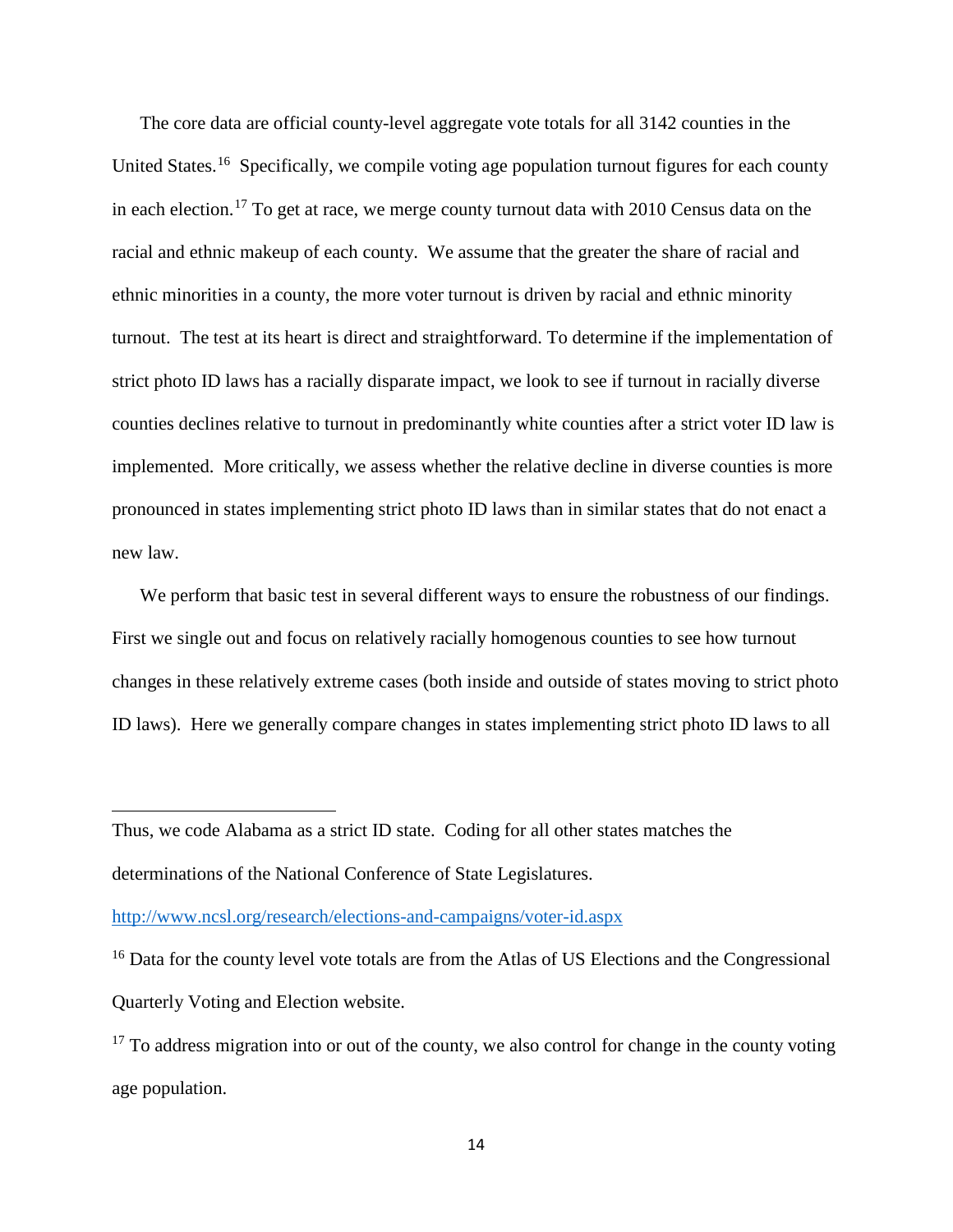other states not implementing these laws, but in some cases we also match strict ID states with other states in the same region and compare turnout changes within the region.

We then undertake a more rigorous state fixed effects regression analysis that includes all counties in all states while controlling for a range of additional factors that could impact turnout. Specifically we look to see if the effect of racial diversity on turnout grows significantly more pronounced over time in states enacting strict ID laws than elsewhere. The control variables that we include in this regression analysis are detailed below.

There is one potentially important caveat related to the county-level data to consider. With aggregate data on turnout one cannot know for certain how individual members of different racial and ethnic groups are acting within each county. This is at the heart of the ecological fallacy problem. We cannot fully address this concern but later in the paper we begin to allay concerns about the ecological inference problem with two series of tests. First, we compare our results to individual turnout patterns by race in states that report turnout by race. Second, we compare our results to individual turnout patterns by race using national survey data. Both tests (included in the online appendix) suggest that we can study turnout by race by using aggregate county turnout in different kinds of counties.

# **Difference-in Difference Tests**

The simplest and most intuitive test of the racial impact of strict ID laws is to look to see if turnout in racially diverse counties drops significantly more in states that implement a new strict photo ID law than it does in other states over the same time period. We begin with that test. We focus on change across the two most recent presidential elections. Between 2012 and

15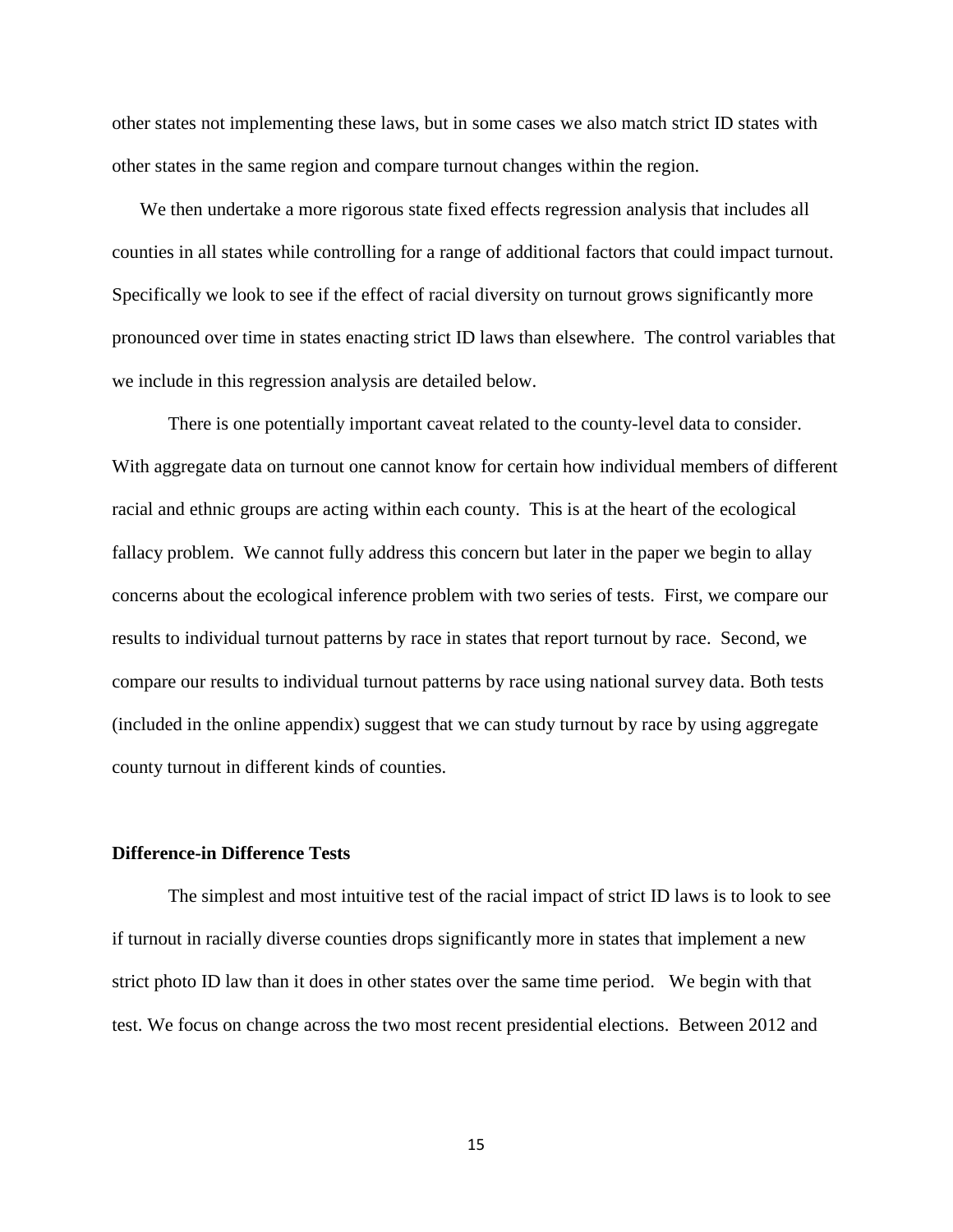2016 four states -- Alabama, Mississippi, Virginia, and Wisconsin -- implemented strict photo ID laws. [18](#page-15-0)

To gauge changes in racial and ethnic minority turnout, we begin by focusing on two relatively racially homogenous sets of counties. As a first cut, we single out majority-minority counties.<sup>19</sup> Then, we focus on counties where racial and ethnic minorities make up at least 75 percent of the population to isolate racial and ethnic minority turnout even more. We call these overwhelmingly minority counties.

The results of our analysis of minority turnout which are displayed in Table 1 are clear.<sup>[20](#page-15-2)</sup> Turnout in majority-minorities counties declined significantly more in states that enacted strict ID laws than it did elsewhere over the same time. Between 2012 and 2016, turnout declined 5.3 percentage points in majority-minority counties in Alabama, Mississippi, Virginia, and Wisconsin after those states enacted strict photo ID laws. Turnout in majority-minority counties

<span id="page-15-0"></span><sup>18</sup> We examine change across Presidential election years to help rule out differences between presidential and midterm elections that could shape turnout

<span id="page-15-1"></span> $19$  On average racial and ethnic minorities make up 65 percent of the population in majorityminority counties.

<span id="page-15-2"></span><sup>20</sup> One can also conduct a basic difference-in-differences test by running regressions where county turnout in each year is the dependent variable and the regression includes a tripleinteraction between the year of the election, whether a state implemented a strict ID law, and whether the county is racially diverse. The results of this alternate difference-in-differences test are detailed in the online appendix. It shows once again that implementing strict ID laws has a disproportionately negative effect on turnout in diverse counties.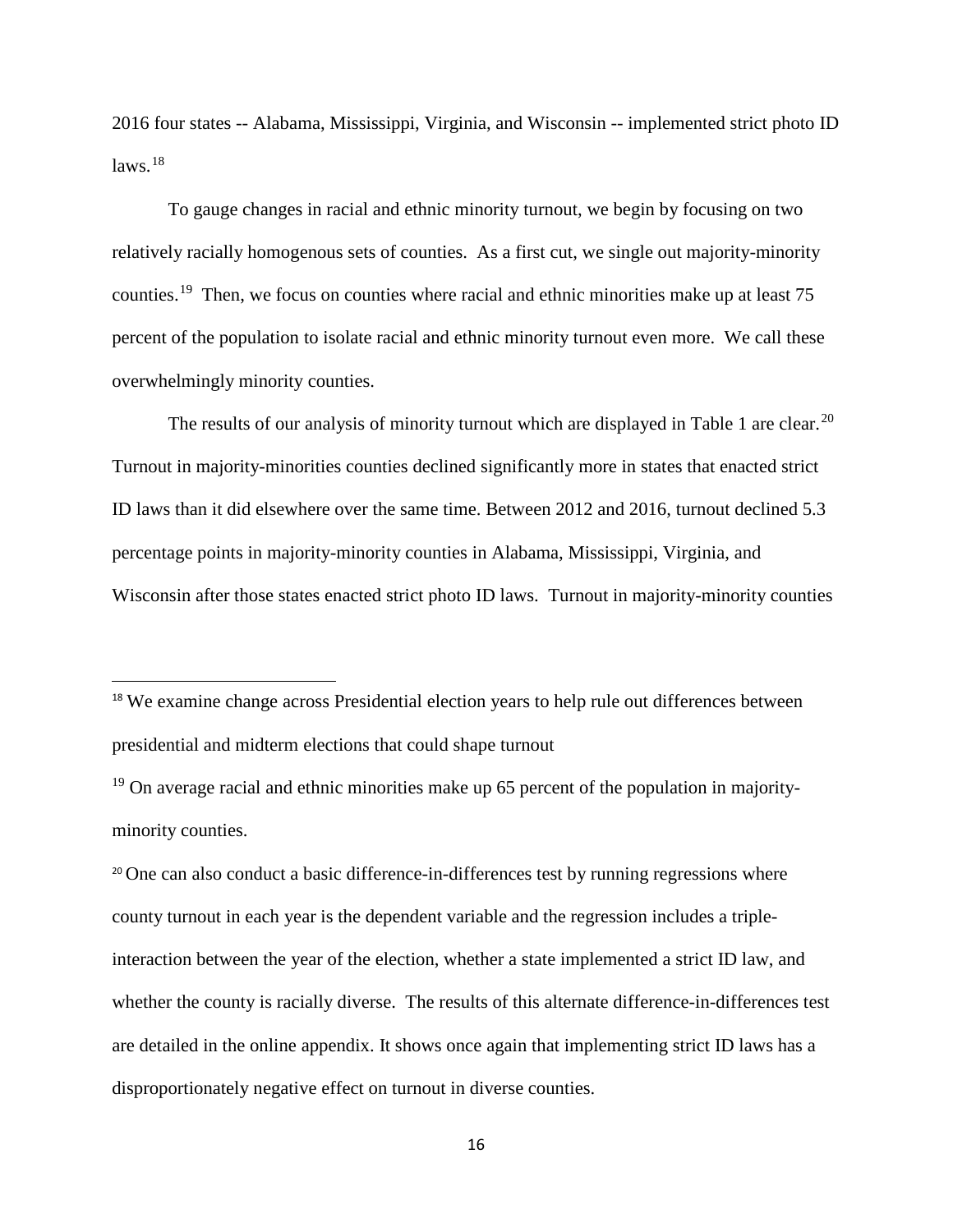declined in other states over the same time period but the decline was not nearly as robust  $(0.6$ 

percentage points). The 4.7 percentage points difference-in-difference is both substantively

important and highly significant (p<.001).

**Table 1. Comparing Turnout Changes in Majority-Minority Counties in States Enacting New Strict ID Laws to Changes in States with No Strict ID Law (2012- 2016)**

|                                                            | <b>Turnout</b><br><b>Change</b> | <b>Differential</b><br><b>Change</b> |  |  |  |
|------------------------------------------------------------|---------------------------------|--------------------------------------|--|--|--|
| <b>Majority-Minority Counties</b>                          |                                 |                                      |  |  |  |
| <b>States Implementing Strict ID Laws</b>                  | $-5.3\%$                        |                                      |  |  |  |
| <b>States Without Strict ID Laws</b>                       | $-0.6$                          |                                      |  |  |  |
| <b>Difference</b>                                          |                                 | $4.7\%$ **                           |  |  |  |
|                                                            |                                 |                                      |  |  |  |
|                                                            |                                 |                                      |  |  |  |
| <b>Overwhelmingly Minority Counties (&gt;75% minority)</b> |                                 |                                      |  |  |  |
| <b>States Implementing Strict ID Laws</b>                  | $-7.8\%$                        |                                      |  |  |  |
| <b>States Without Strict ID Laws</b>                       | $-0.2$                          |                                      |  |  |  |
| <b>Difference</b>                                          |                                 | $7.7\%$ **                           |  |  |  |

\*\* Indicates difference is significant at the .01 level (99 percent confidence)

\* Indicates difference is significant at the .05 level (95 percent confidence)

l

Moreover, it does not matter how we single out racially diverse counties. In fact, the more racially homogenous the county, the greater the difference between newly strict ID states and other states. Specifically, when we focus on counties where 75 percent or more of the population is non-white, we find that turnout drops 7.7 points more in newly strict ID states from 2012 to 2016 than it does elsewhere.<sup>[21](#page-16-0)</sup> Again that difference-in-difference is both substantively large and statistically significant (p<.001).

<span id="page-16-0"></span> $21$  Similarly, it does not matter whether we include or exclude states that already have strict photo ID laws in place. Adding states that enacted strict ID laws before 2012 does not alter the pattern of results.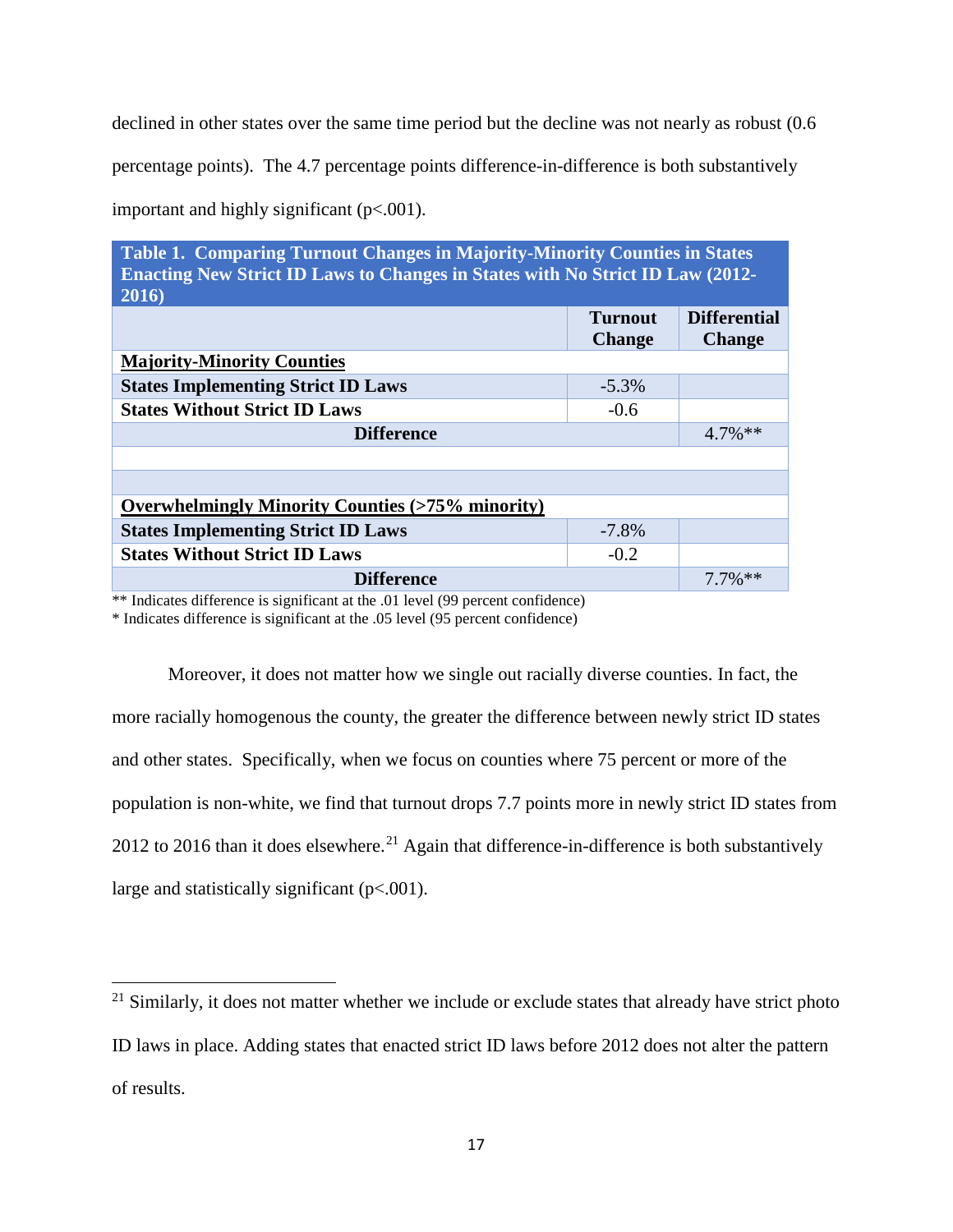While it is helpful to look at majority-minority counties in isolation, we also compare turnout in diverse counties to turnout in predominantly white counties to get more directly at the question of whether strict ID laws have a racially disparate impact. We do so in Table 2. The table assesses change over the same time period from 2012 to 2016 but this time it shows the *relative* change in turnout in majority-minority and in majority-white counties. The question here is: are racial and ethnic minorities falling further behind whites in states that enact strict ID laws than they are in states that do not enact those laws over the same time period?

To assess white turnout, we single out two sets of counties. First, to parallel the majorityminority counties we examined earlier, we focus on turnout in majority-white counties. $22$ Second, we couple the overwhelmingly minority counties where the cut-off is over 75 percent non-white with overwhelmingly white counties where the cut-off is over 75 percent white.

As Table 2 reveals, turnout in racially diverse counties fell relative to turnout in white counties in a more pronounced way in states enacting strict ID laws than it did in other states without strict ID laws over the same time period. Looking first at just the four states implementing strict photo ID laws between 2012 and 2016, we see that turnout in majorityminority counties fell 4.2 points more than turnout in majority-white counties. In other words, when strict ID laws were introduced racial and ethnic minority turnout dropped significantly more than white turnout.<sup>[23](#page-17-1)</sup>

l

<span id="page-17-1"></span><span id="page-17-0"></span> $^{22}$  In these majority white counties whites make up on average 83.8 percent of the population.  $^{23}$  The 4.2 point difference between change in majority-minority and change in majority-white counties in states enacting strict ID laws is significant ( $p<0.001$ ). So too is the 7.6 point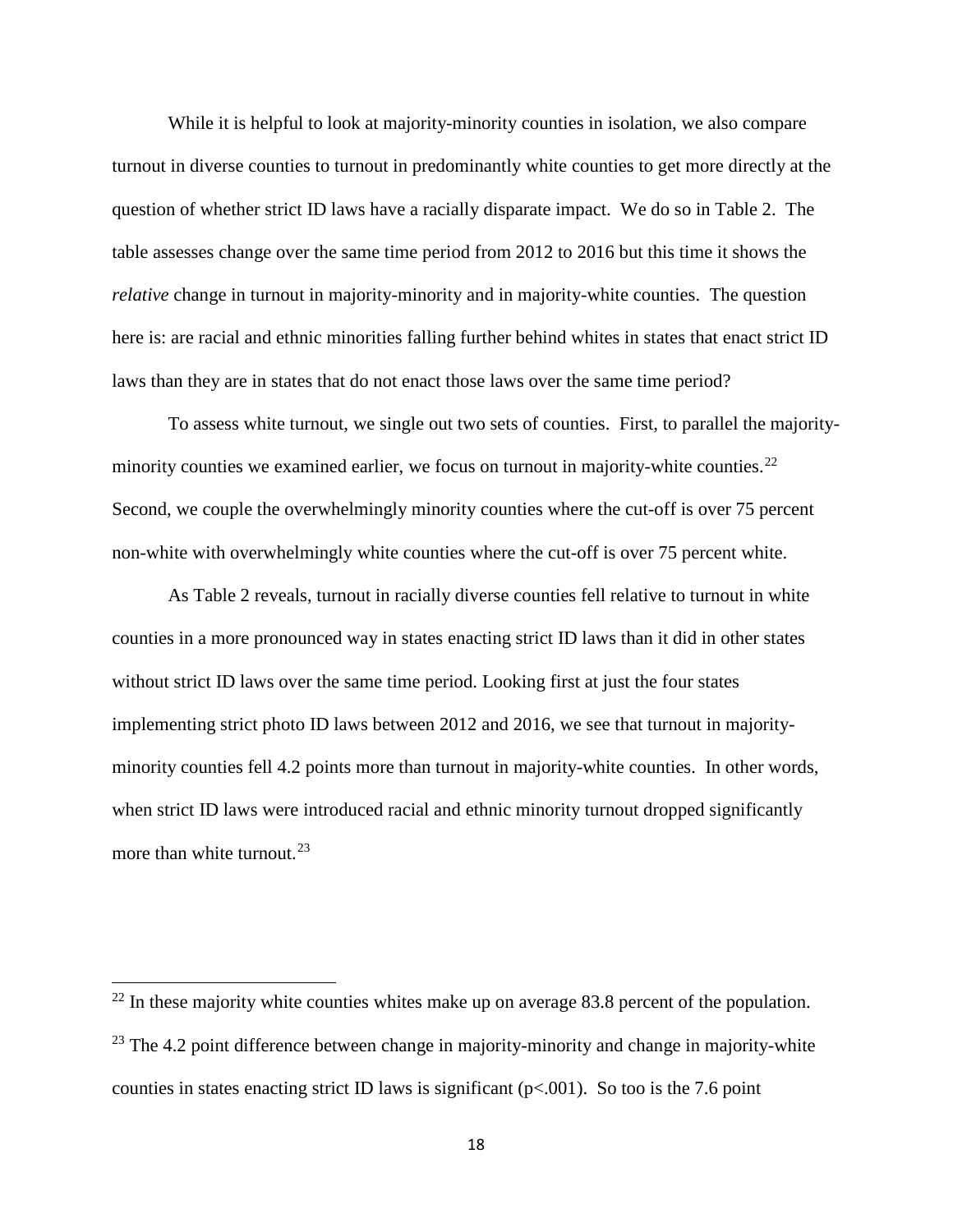| Table 2. Comparing included Turnout Changes in thore and Less Nacially          |                |                     |  |  |  |  |
|---------------------------------------------------------------------------------|----------------|---------------------|--|--|--|--|
| Diverse Counties in States with New Strict ID laws to Relative Changes in Other |                |                     |  |  |  |  |
|                                                                                 |                |                     |  |  |  |  |
| <b>States</b> (2012-2016)                                                       |                |                     |  |  |  |  |
|                                                                                 | <b>Turnout</b> | <b>Differential</b> |  |  |  |  |
|                                                                                 | <b>Change</b>  | <b>Change</b>       |  |  |  |  |
| <b>Majority-Minority vs Majority White Counties</b>                             |                |                     |  |  |  |  |
| <b>States Implementing Strict ID Laws</b>                                       | $-4.2\%$       |                     |  |  |  |  |
| <b>States Without Strict ID Laws</b>                                            | $-1.9\%$       |                     |  |  |  |  |
| <b>Difference</b>                                                               |                | $-2.3\%$ **         |  |  |  |  |
|                                                                                 |                |                     |  |  |  |  |
| <b>Overwhelmingly Minority vs Overwhelmingly White Counties</b>                 |                |                     |  |  |  |  |
| <b>States Implementing Strict ID Laws</b>                                       | $-7.6\%$       |                     |  |  |  |  |
| <b>States Without Strict ID Laws</b>                                            | $-1.7\%$       |                     |  |  |  |  |
| <b>Difference</b>                                                               |                | $-5.9\%$ **         |  |  |  |  |

**Table 2. Comparing Relative Turnout Changes in More and Less Racially** 

\*\* Indicates difference is significant at the .01 level (99 percent confidence)

\* Indicates difference is significant at the .05 level (95 percent confidence)

 $\overline{\phantom{a}}$ 

But what is even more critical is that the gap between majority-minority and majority white counties grew more in states that adopted strict ID laws than it did in other states. Turnout in majority-minority counties also fell relative to turnout in majority-white counties in states that did not enact strict ID laws but the relative drop was much less pronounced – a 4.2 point increase in the racial gap in newly strict states vs a 1.9 point increase in the gap in non-strict states.  $24$  The net result is that turnout in racially diverse counties fell further behind that of white districts

difference between overwhelmingly minority and overwhelmingly white counties in those same states (see bottom of Table 2).

<span id="page-18-0"></span> $24$  It is important to remember that changes at the national level also cannot explain the especially pronounced racial shifts in strict ID states over this time period. Yes, Barack Obama was no longer on the ballot after 2012, and that fact may have depressed minority turnout. And yes, Donald Trump was on the ballot in 2016, and that fact may have energized white voters. But both of these things were occurring in all states.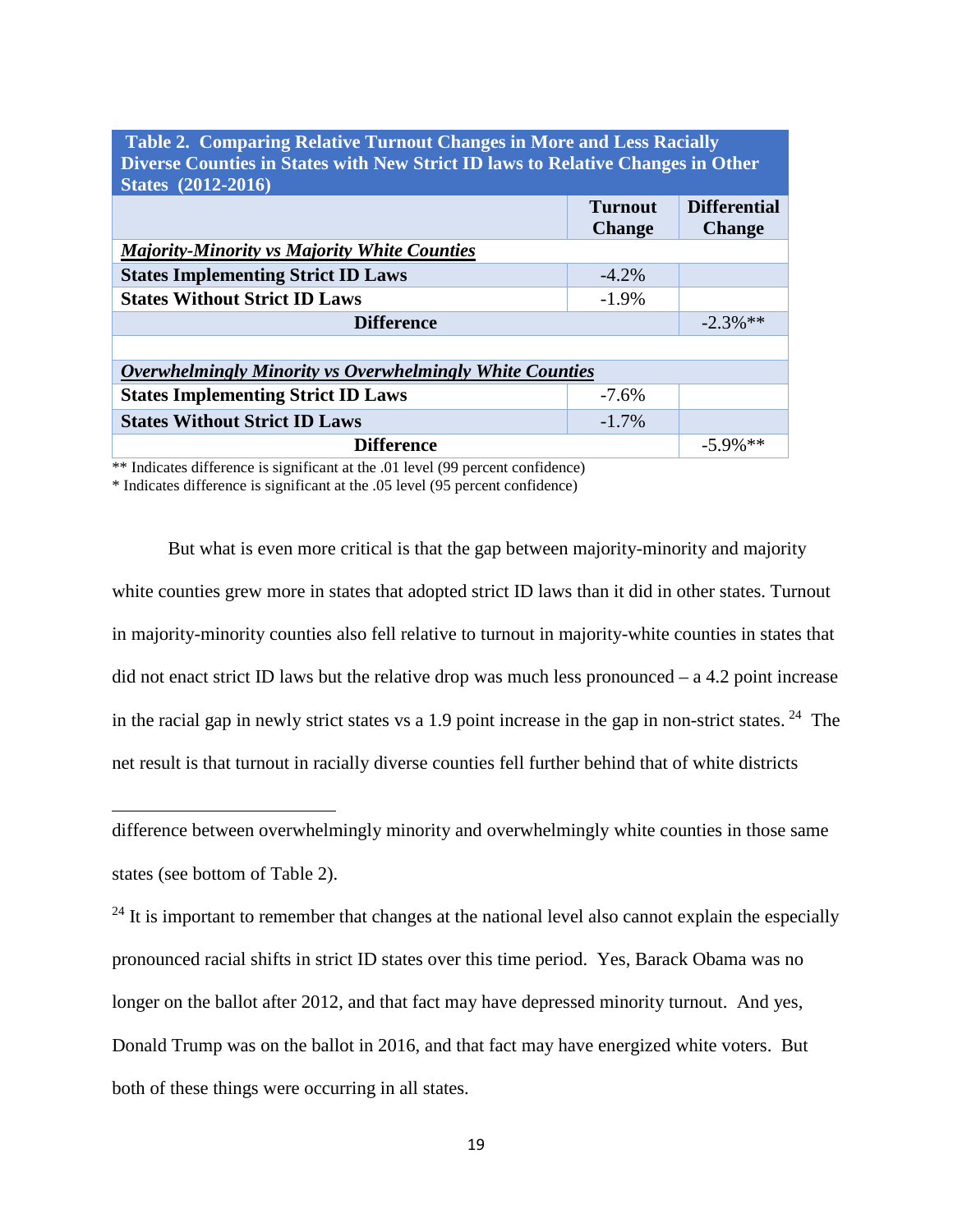more in newly strict ID states than in other states. The 2.3 point difference-in-difference is substantively meaningful and statistically significant  $(p<.001)$ . This is clear evidence of a racially disparate impact.

Focusing on the bottom half of Table 2 we see that the decline in minority turnout (relative to white turnout) in strict ID states is even more pronounced when we limit the analysis to overwhelmingly minority and overwhelmingly white counties. In strict ID states, turnout in overwhelmingly minority counties drops 7.6 points more on average than it does in overwhelmingly white counties. This difference is once again substantively important and significant ( $p<0.001$ ). Even more critically, the gap between minority and white counties grew 5.9 points more in strict ID states than it did in states that did not adopt strict ID laws over the same time period. This difference-in-difference again points clearly to a racially discriminatory law.

It is worth adding that we can conduct these difference-in-difference tests in a more formal way through a series of regressions which include interaction terms which explicitly compare turnout changes in racially diverse inside vs. outside of states with newly implemented strict ID laws. Those tests, which are displayed in the Online Appendix, confirm that minorities were falling significantly faster behind whites in states adopting strict ID laws than elsewhere.

#### **Testing the Impact of ID Laws Controlling for Other Factors**

The bivariate difference-in-difference results provide compelling evidence of strict voter identification laws' racially disparate impact. But they may not be convincing to all. Critics can claim that we have not controlled for all of the different factors that are known to drive turnout. If there are events in states that enact strict ID laws that occur simultaneously with the

20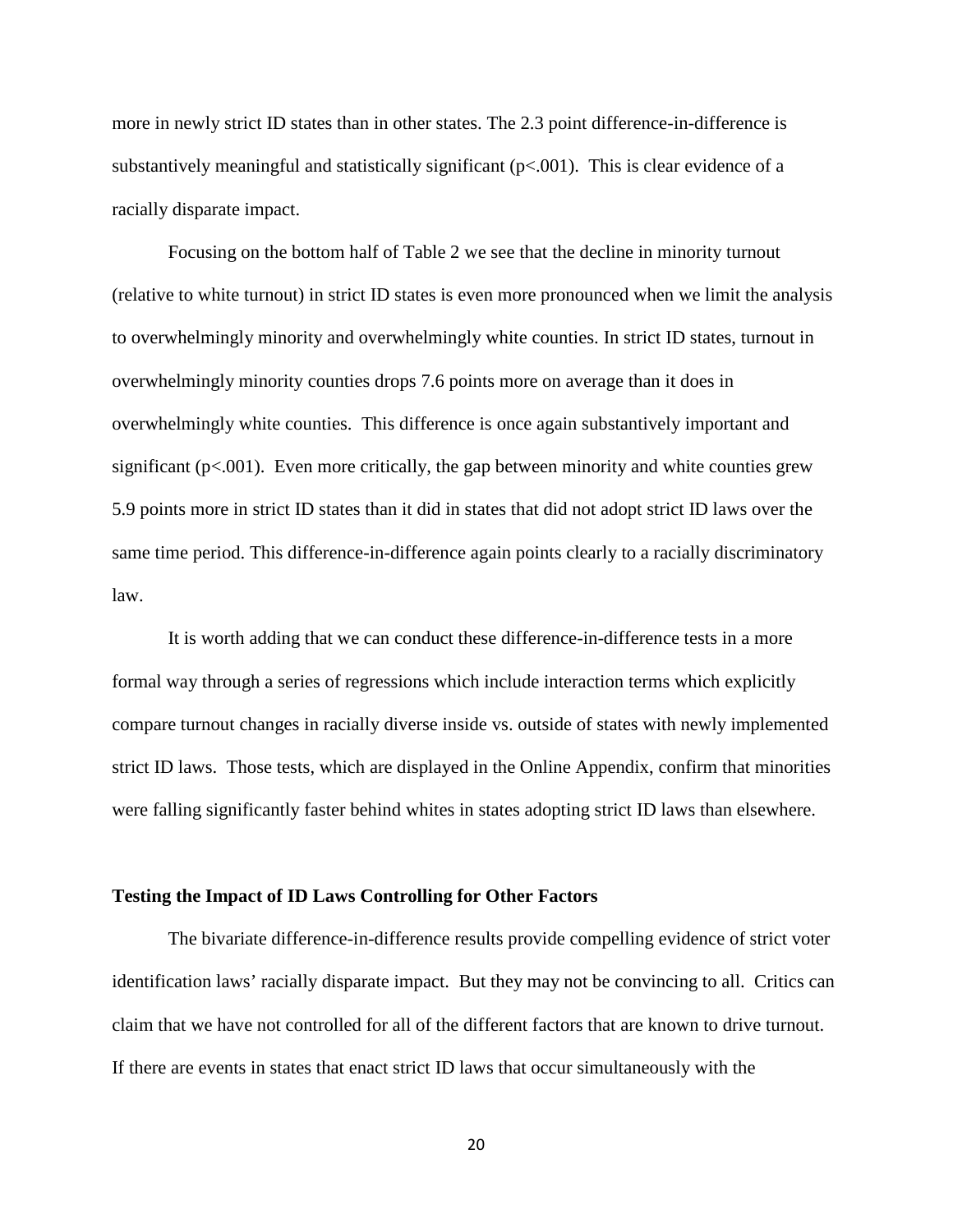implementation of the strict ID laws or if there are events over the same time period in states that do not enact strict ID laws and if these events lead to racially disparate racial shifts in turnout for either subset of states, then it is at least conceivable that the patterns we have seen so far are driven not by strict ID laws but instead by these other 'events.' It is hard to imagine what these events are but we can begin to eliminate this potential concern by incorporating into our analysis the main range of factors that drive turnout. In this next section we do exactly that.

The test is straightforward. We look to see what predicts *changes* in turnout in each county in the United States between 2012 and 2016. The key variable here is the interaction between the racial demographics of a given county and the implementation of a new strict ID law in the state. In essence, we test whether turnout declines significantly more in racially diverse counties relative to less diverse counties in states that enact strict ID laws over this period than it does in other states. In other words, does the effect of racial diversity on turnout grow significantly more pronounced over time in states enacting strict ID laws than elsewhere?

In order to try to ensure that any changes in the impact of race in strict photo ID states over this time period are, in fact, driven by the implementation of the law itself, we control for three different sets of factors that could impact turnout. These are state-level electoral conditions, state electoral laws, and demographic characteristics.

To account for state level electoral conditions we incorporate controls for the share of the state's population that identifies as Democratic, the amount of campaign spending in the state in the federal election, the margin of victory in the state in the most recent presidential election, partisan control of the state Senate, House, and Governor's office, whether or not statewide contests are being contested, whether or not statewide contests are open seats, and candidate vote

21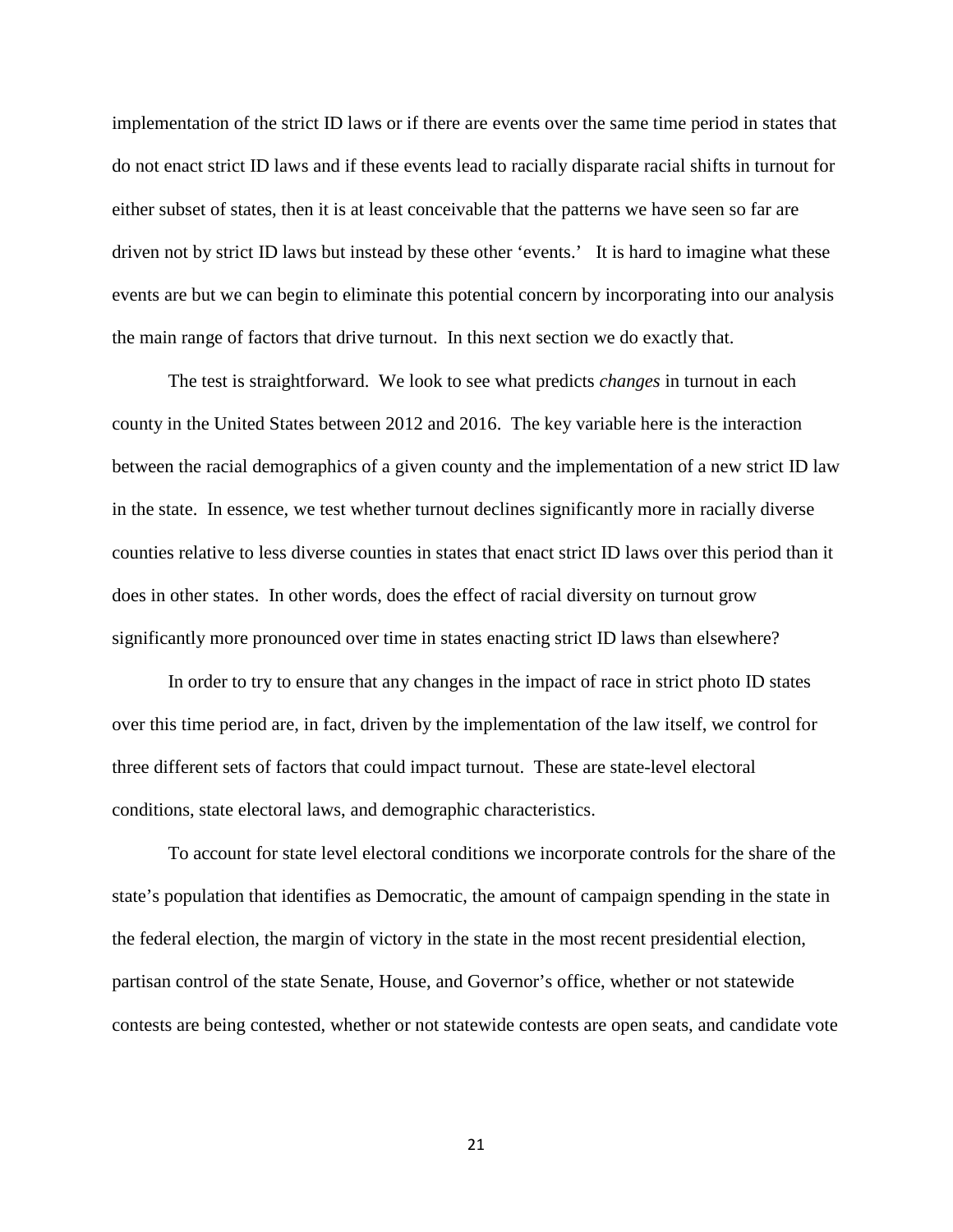shares in statewide contests. <sup>[25](#page-21-0)</sup> To control for the fact that state electoral laws beyond voter ID might impact turnout, we also control for the registration deadline and whether or not the state has early voting, vote-by-mail, no excuse absentee ballots, and same day registration. <sup>[26](#page-21-1)</sup> In terms of county-level demographics, we control for educational makeup (percent of adults with a bachelor's degrees), income (median income), age distribution (median age), gender (percent female), economic conditions (unemployment rate), family structure (share of households with

l

<span id="page-21-0"></span><sup>25</sup> Data on partisan and electoral competition come from the following sources: the presence of a Senatorial contest on the ballot in the state, the presence of Gubernatorial election on the ballot in the state, whether the Senatorial contest is uncontested, and whether the Gubernatorial election is uncontested (David Leip's Atlas of U.S. Elections); whether the Senatorial election has an incumbent running, whether the Gubernatorial election has an incumbent running (Cooperative Congressional Election Study); which party is the majority in the state Senate, which party is the majority in state House, which party controls the Governor's office, the Democratic share of seats in the state Senate, and the Democratic share of seats in the state House (National Conference of State Legislators); the margin of victory in the state in the most recent presidential election (Ballotopedia.org); the share of the state's population that identifies as Democratic (Cooperative Congressional Election Study), the amount of campaign spending in the state in the federal election (Federal Election Commission).

<span id="page-21-1"></span> $^{26}$  Data on state electoral laws come from the following sources: early voting, vote-by-mail, no excuse absentee ballots, the deadline for registering for the election (National Conference of State Legislators); registration deadline (mytimetovote.com). All of these variables measure change from the first year of the analysis to the last.

<sup>22</sup>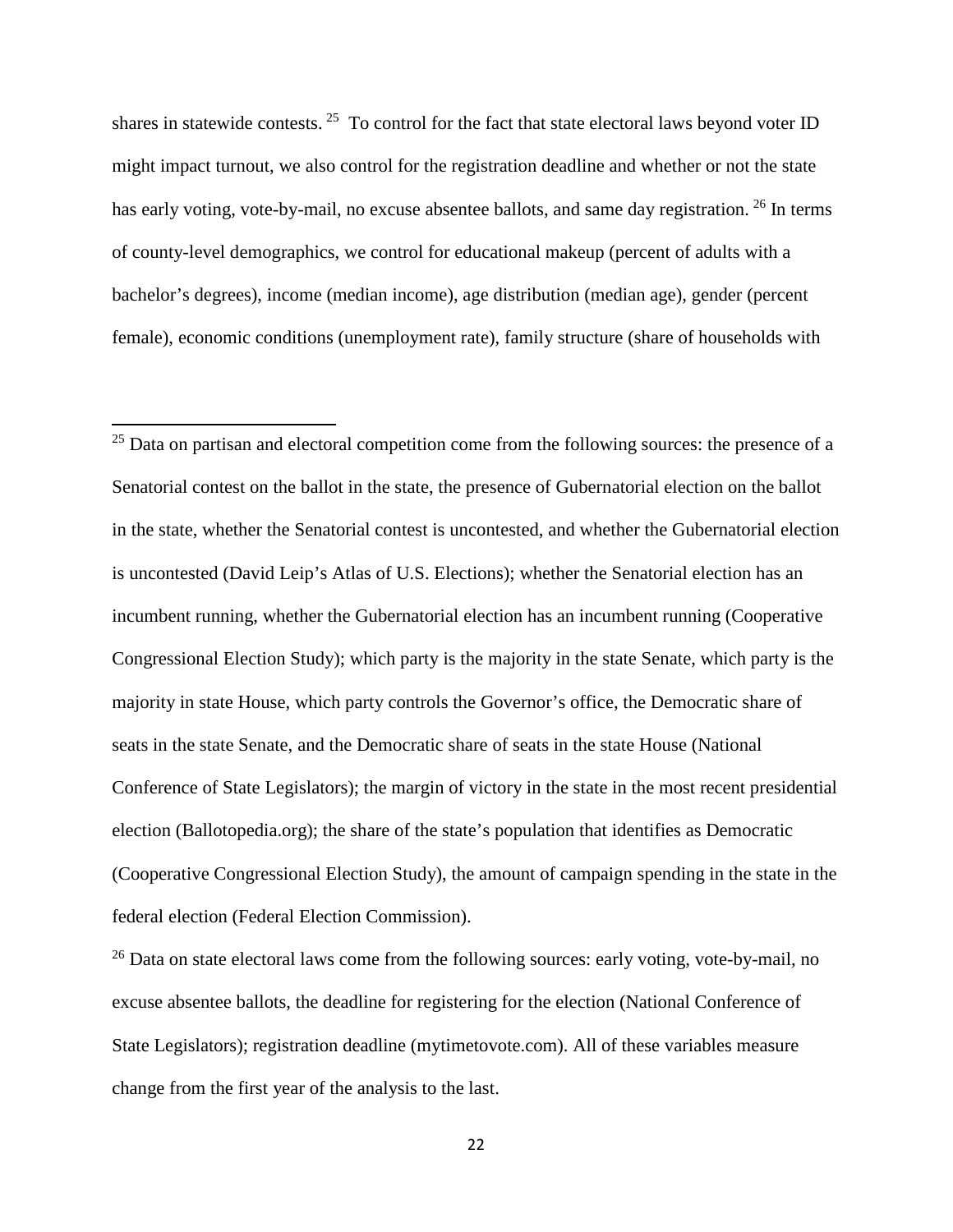children), and religion (percent Protestant, percent Catholic, and percent Jewish) of each county. $27$ 

If these political, electoral, or demographic factors were driving the racially disparate shifts in turnout in strict ID states, controlling for them would eliminate the difference between strict ID states and other states. But as Table 3 shows that difference does not disappear. The table presents the results of a series of regressions which control for different sets of factors. The first model contains only the race and strict ID state interactions and incorporates no controls. The second model controls for county demographics. The third controls for state electoral context and state electoral laws in both 2012 and 2016. The fourth controls for *changes* in state electoral context and *changes* in state electoral laws between 2012 and 2016 and adds state fixed effects to account for any factors that are constant in each state.<sup>28</sup> The last model has county turnout in 2016 as the dependent variable and includes county turnout in 2012 as a lagged independent variable. For brevity purposes only the key interaction terms are included in Table 3. The full

 $\overline{\phantom{a}}$ 

<span id="page-22-0"></span> $27$  County demographic data are from the 2010 Census except the unemployment rate (American Community Survey 2010, 5 year estimate), and religion (2010 Religious Congregations and Membership Study).

<span id="page-22-1"></span> $28$  If a state was more Republican or more hostile to minority voting rights in ways that we did not measure, or in ways that are not measurable at all, that difference would be accounted for in the fixed effects model. In the end, the fixed effects model should tell us how turnout differs from the norm in each individual state when voter ID laws are enacted. In that way, the model should get us closer to an estimate of the change that is attributable specifically to the implementation of strict voter ID laws.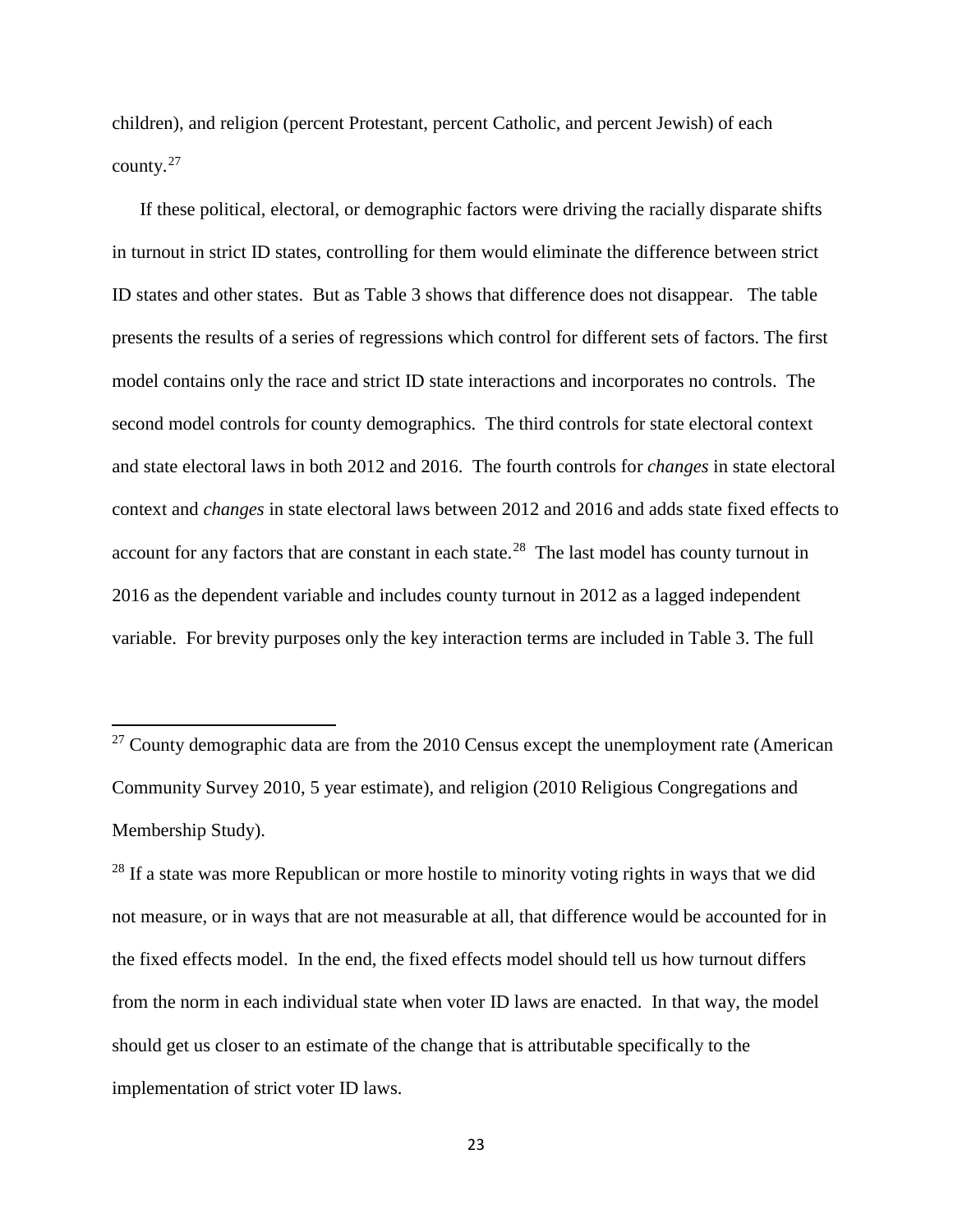regressions are included in the Online Appendix. Regressions include standard errors clustered at the state level and are weighted by county population size.<sup>[29](#page-23-0)</sup>

As can be seen in Table 3, no matter what factors we control for, the racially differential effect of strict photo ID laws remains robust. After incorporating the entire range of factors that are known to shape turnout, the analysis shows that the key interaction term between the racial and ethnic minority share of a county and the implementation of a strict ID law in that state is negative and significant for all of the models. Substantively, this means that after Alabama, Mississippi, Virginia, and Wisconsin instituted their strict photo ID laws, the turnout of minorities – relative to the turnout of whites – declined in a significantly more pronounced way in those states between 2012 and 2016 than it did in other states. In other words, the implementation of strict ID laws had a particularly negative impact on racial and ethnic minorities.

| Table 3. Testing the Racial Disparate of Strict Photo ID Laws: 2012-2016 |                                      |                |                   |                  |                                             |
|--------------------------------------------------------------------------|--------------------------------------|----------------|-------------------|------------------|---------------------------------------------|
|                                                                          | Change in County Turnout (2012-2016) |                |                   |                  | 2016 Turnout<br>(w/ lagged<br>2012 turnout) |
| Percent<br>Minority <sup>*</sup><br><b>New Strict</b><br><b>States</b>   | $-.058(.021)$ **                     | $-.039(.017)*$ | $-.049(.019)$ **  | $-.060(.020)$ ** | $-0.0314$<br>$(.015)*$                      |
| Percent<br>Minority                                                      | $-009(000)$                          | $-.006(.012)$  | $-.015$<br>(.014) | $-.037(.013)$ ** | $-.056$<br>$(.008)$ **                      |
| <b>New Strict</b><br><b>States</b>                                       | $-.018(.014)$                        | $-.020(.013)$  | $-.018(.006)$ **  | $-.044(.006)$ ** | $-.026$<br>$(.005)$ **                      |
| R Squared                                                                | .16                                  | .27            | .47               | .66              | .98                                         |

<span id="page-23-0"></span> $29$  Since we want to assess the impact of the switch to strict ID laws, we drop all states that had already implemented strict photo ID laws by 2012. If, however, we include states that already have strict photo ID laws in 2012, our core results do not change.

l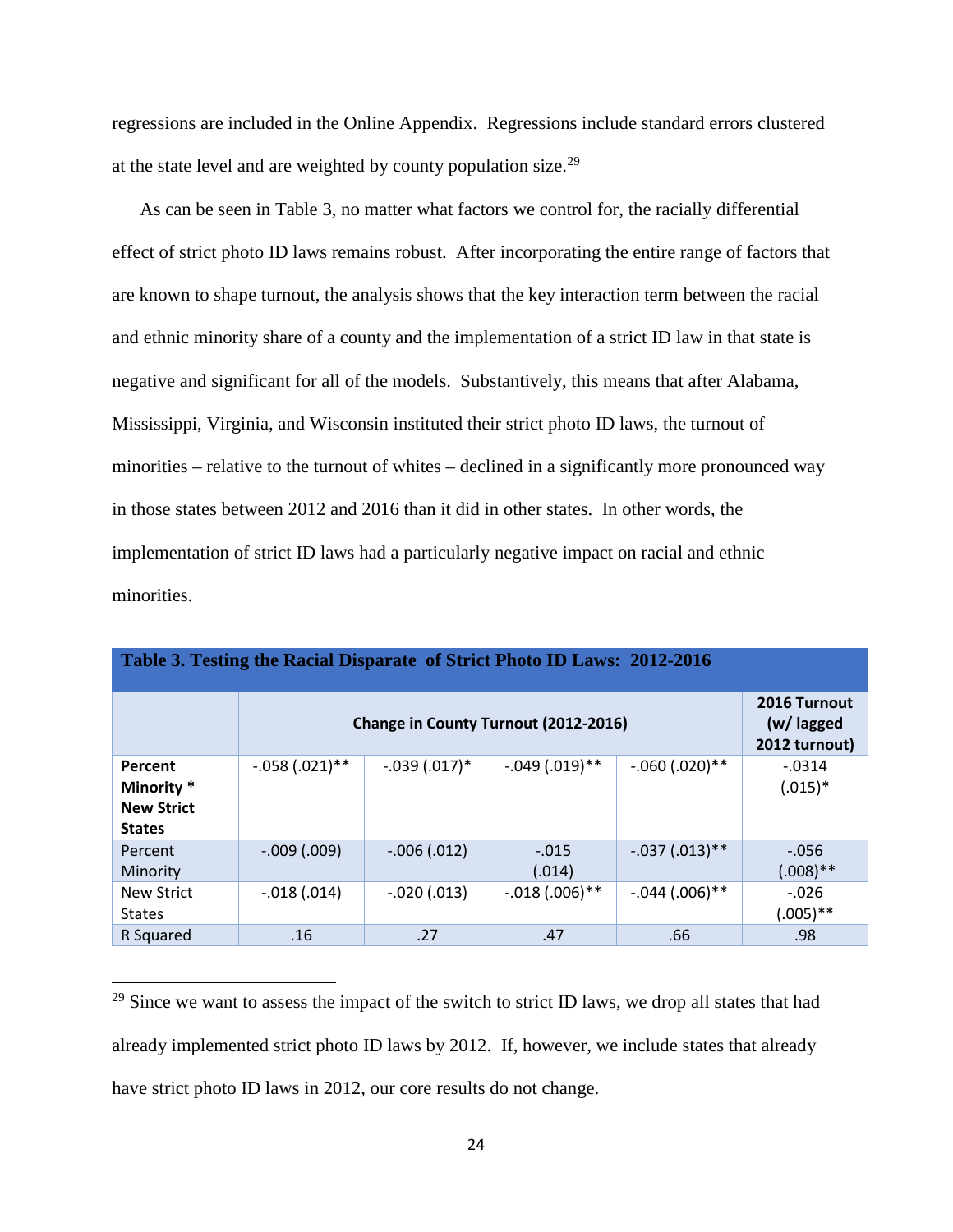| Number of<br>Observations                                                                                                                        | 2653         | 2652         | 2599           | 2599         | 2599         |
|--------------------------------------------------------------------------------------------------------------------------------------------------|--------------|--------------|----------------|--------------|--------------|
| Controlling for<br>County<br>Demographics                                                                                                        | $\mathsf{N}$ | Y            | Y              | Y            | Y            |
| Controlling for<br><b>State Political</b><br>Context and<br><b>State Electoral</b><br>Laws in Both<br>Years                                      | N            | ${\sf N}$    | Υ              | $\mathsf{N}$ | $\mathsf{N}$ |
| Controlling for<br>Changes in<br><b>State Political</b><br>Context and<br><b>State Electoral</b><br>Laws (with<br><b>State Fixed</b><br>Effects) | $\mathsf{N}$ | ${\sf N}$    | $\overline{N}$ | Y            | Y            |
| <b>Dropping</b><br><b>States With</b><br><b>Existing Strict</b><br><b>ID Laws</b>                                                                | $\mathsf{N}$ | ${\sf N}$    | ${\sf N}$      | Υ            | Υ            |
| 2016 Turnout<br>as DV with<br>2012 Turnout<br>as IV                                                                                              | $\mathsf{N}$ | $\mathsf{N}$ | $\mathsf{N}$   | Υ            | Y            |

Figures are the regression coefficient and the standard error in parantheses.

\*\* Indicates difference is significant at the .01 level (99 percent confidence)

That negative impact is illustrated in Figure 1. The figure shows the predicted change in turnout for counties at different levels of racial diversity. It contrasts the effect of racial diversity in states with new implemented strict photo ID laws with the effect of racial diversity in other states. The solid lines illustrate the predicted effect of increasing racial diversity on changes in county turnout. The red line represents the effect of racial diversity on changes in turnout in newly strict states net of all controls. The blue line represents the effect of racial diversity on changes in turnout in other states net of all controls. The colored region around each line represent the 95% confidence intervals.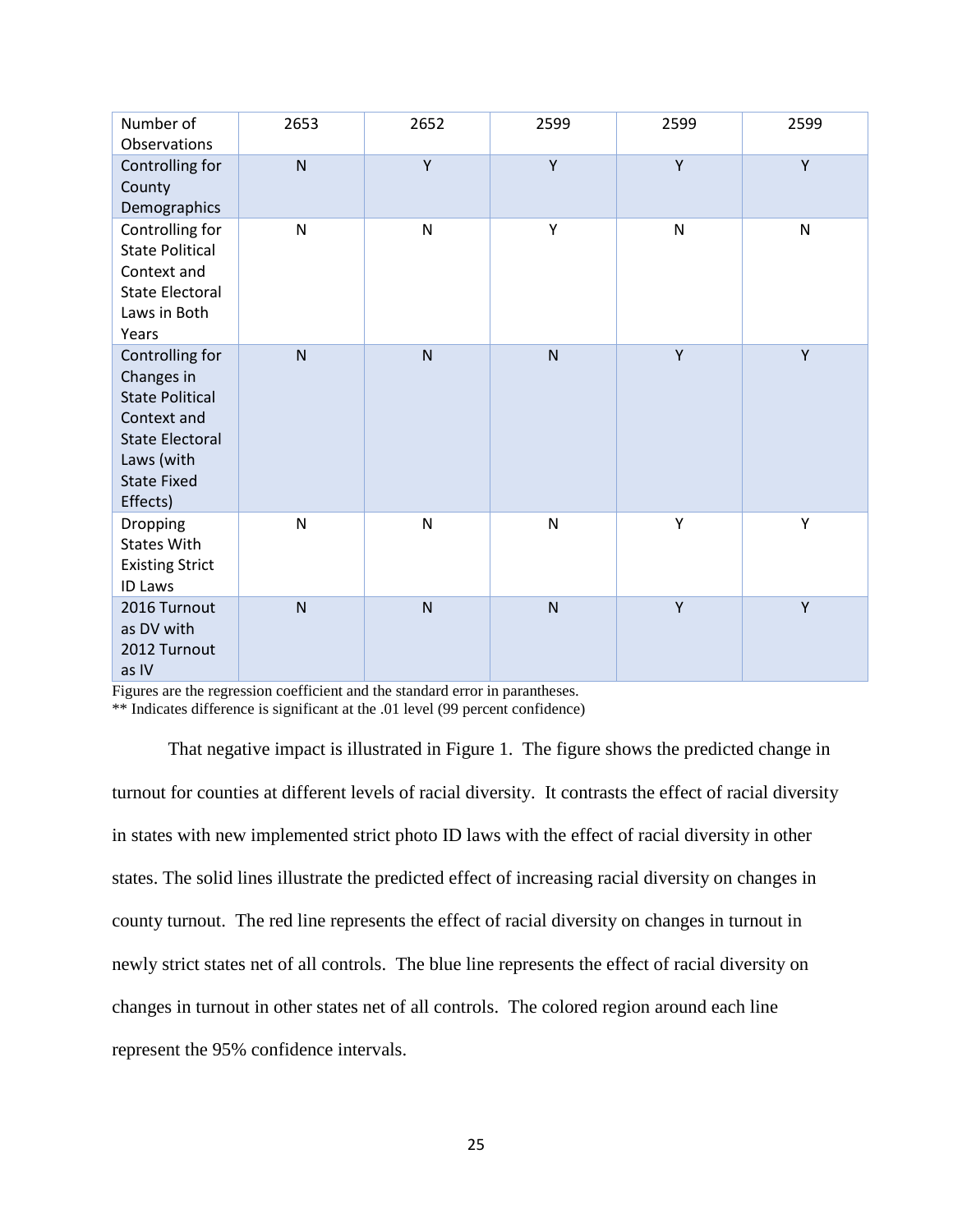**Figure 1. The Effect of Strict Photo ID Laws on Relative Changes in Minority and White Turnout—Comparing Changes in Newly Strict ID States to Changes in Other States (2012-2016)**



Starting first with newly enacted strict ID states (the red line), we see that—all else equal—after those states implemented their strict voter ID law, turnout in those states' most racially diverse counties declined by almost 8 percentage points, while turnout in the least diverse counties actually increased by over 1 percentage point. In contrast, in other states without strict ID laws (the blue line) racial and ethnic diversity played a much more minor role in predicting changes in turnout. In non-strict states, turnout dropped only about 2 percentage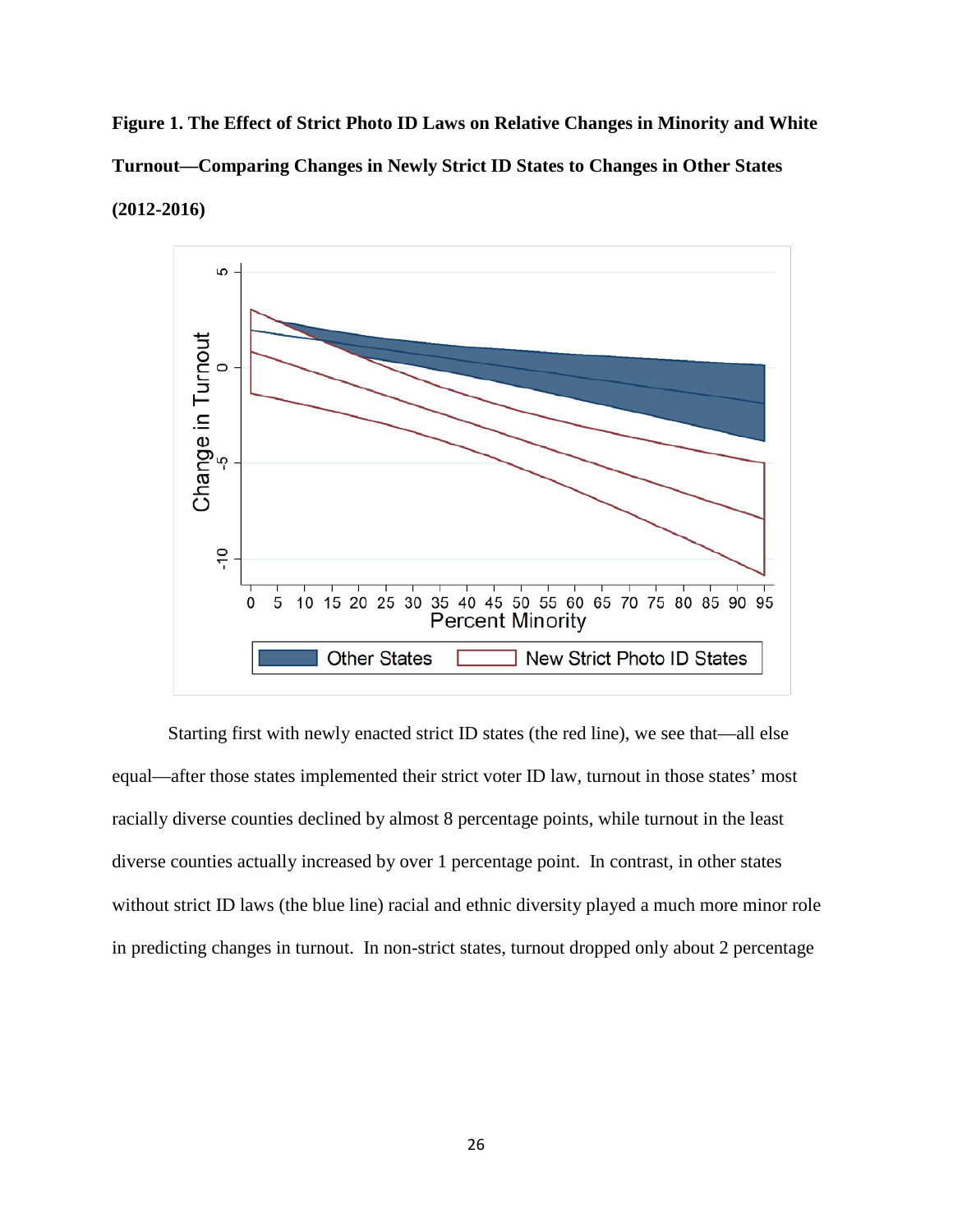points more in the most racially diverse counties than it did in the whitest counties.<sup>[30](#page-26-0)</sup> Critically, all of these effects are evident after controlling for other factors—partisan competition, electoral laws, and core demographics—that could have driven turnout either inside or outside of the state. All of this indicates that the implementation of the strict photo identification laws had a disparately negative impact on minority turnout in the state.

# *Robustness Checks*

 $\overline{a}$ 

Both as a check on the robustness of these results and to investigate a little more deeply which individual states and groups were most impacted by strict ID laws, we engaged in a series of different tests that more deeply examined the relationship between the implementation of strict ID laws and turnout..

A different way to assess the impact of strict ID laws on the states that pass them is to compare counties in those states to other comparable counties outside those states. The most systematic way to do so is propensity score matching - a tool that essentially tries to create a sample of non-treated units (in this case counties without new strict ID laws) that are comparable to the treated counties on key covariates. We undertook three different versions of propensity score matching analysis each of which matched on different factors at either the county or state

<span id="page-26-0"></span> $30$  Also worth noting in the figure is that while we do not know if changes in white turnout in strict ID states were different than changes in white turnout in non-strict ID states (the two confidence intervals overlap when diversity is low), it is clear that turnout among racial and ethnic minorities dropped much more in strict ID states than in other states (the two confidence intervals do not overlap for more diverse counties).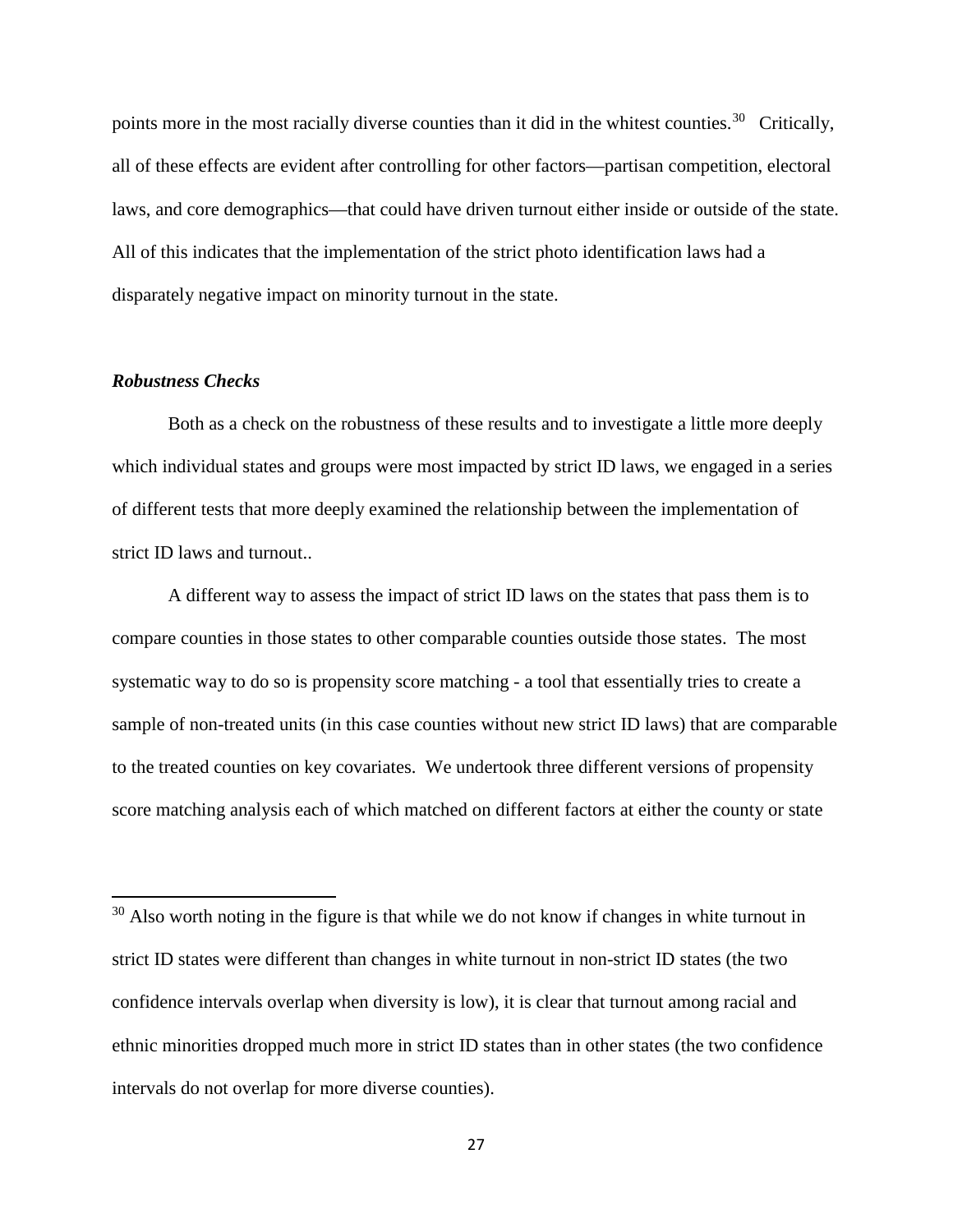levels. That propensity score matching analysis (which is displayed and described in more detail in the online appendix) confirms our original analysis and shows that the implementation of strict photo ID laws has a disproportionate impact on racially diverse counties even when counties are matched on key demographic and electoral variables.

One underlying assumption in our basic difference-in-differences test is that before the passage of strict ID laws states that implemented strict ID laws experienced similar trends in turnout to states that did not implement these laws. We addressed this parallel trends assumption by appending county turnout data from 2000 to 2008. We then created a matched data set and re-ran the difference-in-differences test on that matched data. That analysis not only shows that there are parallel trends pre-treatment but also demonstrates a robust effect of strict ID laws on racially diverse counties. That analysis is displayed and detailed in the online appendix.

Also, because our analysis incorporates data from different units of analysis (counties are nested within states),we might want to explicitly account for variation at both levels. Thus, we re-ran the core empirical tests with a hierarchical linear model. As the online appendix shows, that alternative modeling leads to exactly the same results – passing strict ID laws has a disproportionately negative impact on more diverse areas.

Given that strict photo ID laws are passed almost exclusively by Republican dominated states, we explore whether states implementing strict ID laws stood out even from their Republican counterparts in states without voter ID laws. The answer is yes. Even when we include only Republican controlled states in the regression analysis (states where Republicans control the state legislature and the governor's office), we still find that states enacting strict ID laws experienced a particularly pronounced racial shift in turnout. Racial and ethnic minority

28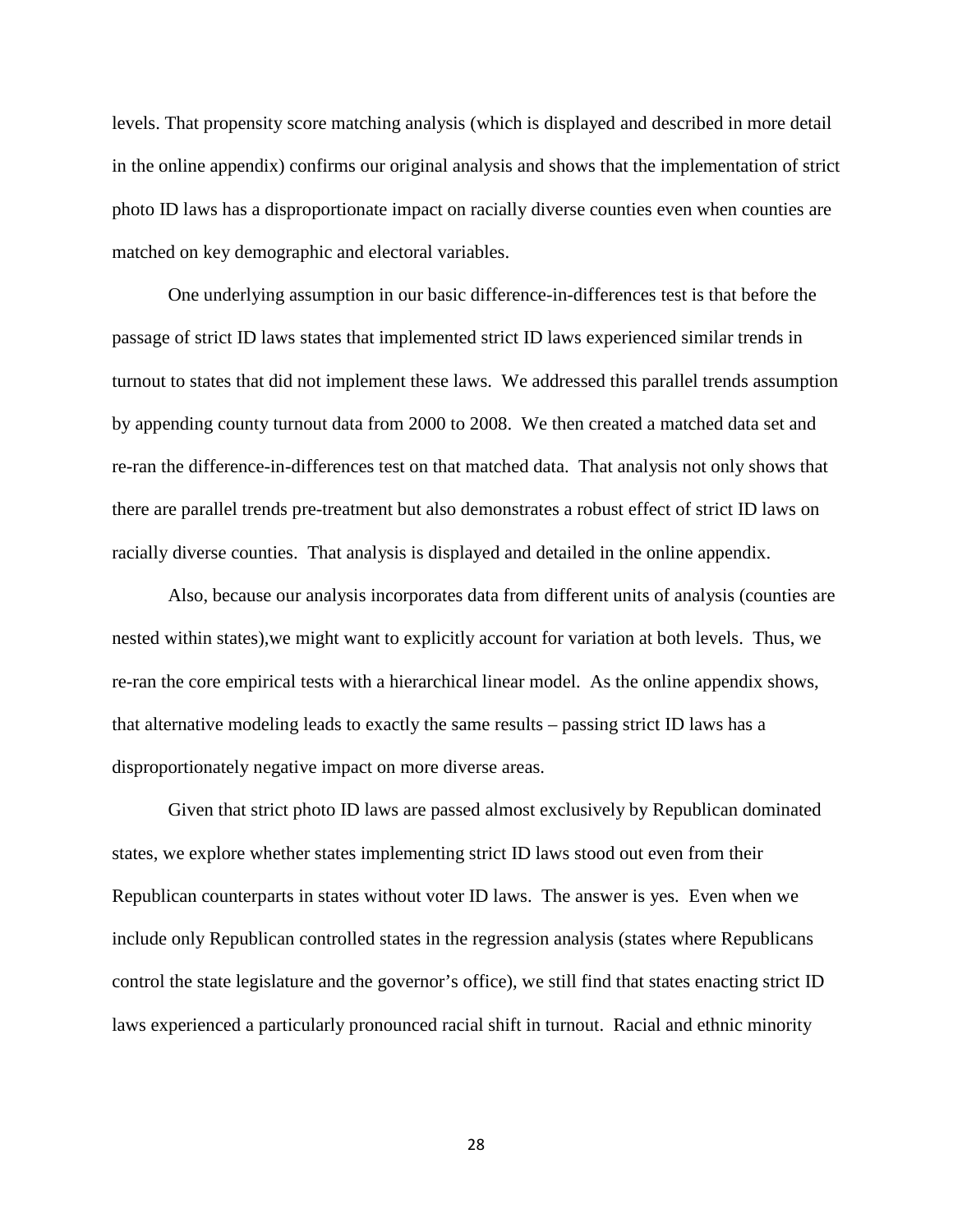voters' turnout declined in all Republican dominated states over this period, but fell even more in Republican controlled states that enacted strict ID laws (see the Online Appendix).<sup>31</sup>

We have, to this point, looked at the average effect of strict ID laws across all states that implemented them recently. We might, however, want to see if the impact of these laws varies greatly from state to state or if instead we see a fairly robust, consistent impact across all four of the states that implemented a new ID law. When we repeated the analysis, state-by-state, we find closer to a consistent effect (analysis displayed in the online appendix). Alabama, Mississippi, Wisconsin, and Virginia all experienced exceptionally high declines in turnout in racial diverse counties (relative to largely white counties) after those states instituted strict photo ID laws and that racial difference was significantly greater in those states than in other states that did not pass a strict ID law. The magnitude of the effect was slightly smaller in Virginia but that makes sense given that Virginia shifted only shifted from a strict non-photo law to a strict photo law while the other states experienced more dramatic shifts from non-strict to strict ID laws.

As an additional robustness check, we looked outside of our main data set and time period to see if the transition to strict ID laws over a second time period between 2010 and 2014 led to a similar pattern of results.The answer is largely yes. The pattern is not as stark nor as consistently robust, but we do find that states that put in place strict ID laws between 2010 and 2014 tended to experience sharper declines in turnout in racially diverse counties than did states that did not enact strict ID laws over this earlier period. As the Online Appendix details, most of our tests show that the implementation of strict photo ID laws in Alabama, Kansas, Mississippi,

<span id="page-28-0"></span><sup>&</sup>lt;sup>31</sup> Another way to limit the analysis is to match states within each region. Specifically, we compare Wisconsin to other Midwestern states and Alabama, Mississippi, and Virginia to other southern states. Those results generally confirmed our overall story. See online appendix.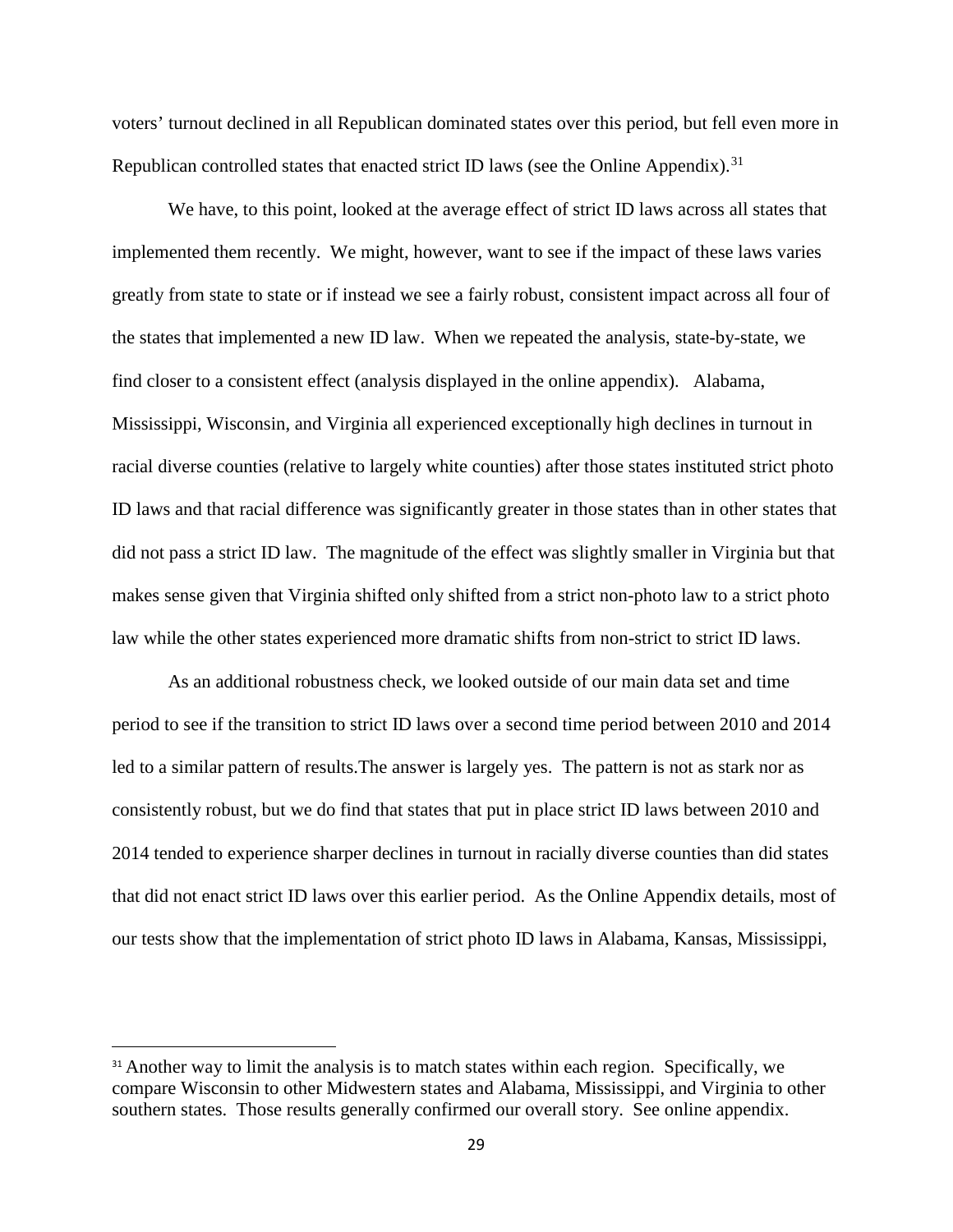Tennessee, Texas, and Virginia led to especially pronounced declines in turnout in racially diverse counties relative to other non-strict ID states.

Interestingly, the magnitude of the effect was smaller in the 2010 to 2014 time period than it was in the 2012 to 2016 period. We do not know why that is the case. It is certainly possible that counter-mobilization efforts within the racial and ethnic minority population were greater in the earlier time period (Valentino et al 2015; Citrin et al 2014). It could also be that the presence of strict ID laws interacted with a depressing minority electoral context in 2016 (the end of the Obama era and the rise of Trump) to heighten the effect of these laws. Yet another possibility is that the four strict ID laws implemented before 2016 were more effective at weeding out minority voters than were the six laws that were implemented before 2014.

We also attempted to drill down further to see if strict ID laws had particularly negative implications for either African Americans or Latinos. Those tests -which are detailed in the online appendix – do not point clearly to one minority group or the other. Combining all of the states that switched to strict ID laws together, we found that the implementation of strict photo ID laws appears to have to have had the greatest impact on turnout in heavily Latino counties  $-$  a finding that mirrors the results in Hajnal et al  $(2017).^{32}$  $(2017).^{32}$  $(2017).^{32}$  But looking at each state individually, there are signs of a negative impact both for heavily African American counties as well as for heavily Latino counties. Unfortunately, because there are relatively few majority Black counties and relatively few majority Latino counties within each state, distinguishing the impact of strict ID laws within the minority population is more difficult and clear conclusions are less evident.

<span id="page-29-0"></span> $32$  By contrast, when we performed similar tests with the 2010-2014 time period, there were signs that heavily African American counties were more negatively impacted than heavily Latino counties in states enacting strict ID laws.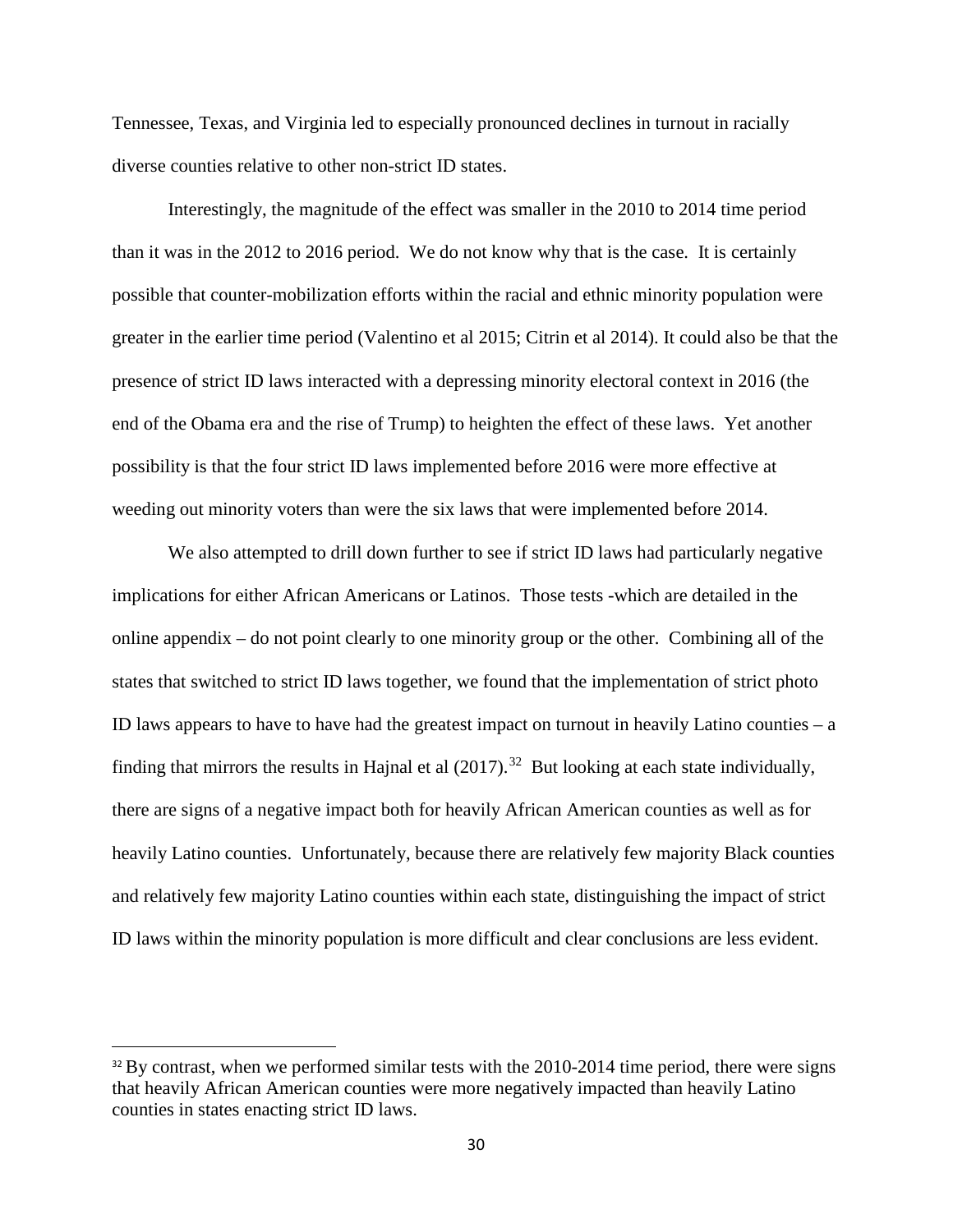We are less confident about which minority group is most impacted than we are that racial and ethnic minorities in general are hurt by these laws.

# **Ecological Inference Concerns**

One last concern relates to the aggregate nature of our data. As we noted earlier in the paper, in using aggregate data on turnout by county we cannot know for certain how individual members of different racial and ethnic groups are acting within each county. We cannot definitively solve this ecological inference problem but we can begin to allay concerns about ecological inference two ways. First, we compared turnout patterns using individual turnout data by race in states that report turnout by race with our county level turnout patterns. Specifically, focusing on North Carolina, we find that aggregate turnout in relatively racially homogenous counties accurately reflects the individual behavior of the dominant racial/ethnic groups in those counties. In particular, aggregate turnout in majority-minority counties closely approximates minority turnout in those counties and aggregate turnout in overwhelmingly white counties closely approximates white turnout in those counties (see the online appendix for more detailed results). This suggests that we can study turnout by race by using aggregate county turnout in different kinds of counties.

Secondly, we gathered individual survey data so that we could compare our current aggregate county turnout patterns to results using individual level data. Specifically, using data on the validated vote from the 2012 and 2016 Cooperative Congressional Election Surveys, we analyzed the impact of strict voter identification laws on turnout of different racial and ethnic groups. The effect of the implementation of strict voter ID laws in Alabama, Mississippi, Virginia, and Wisconsin using individual survey data mirrored the pattern we found here (see

31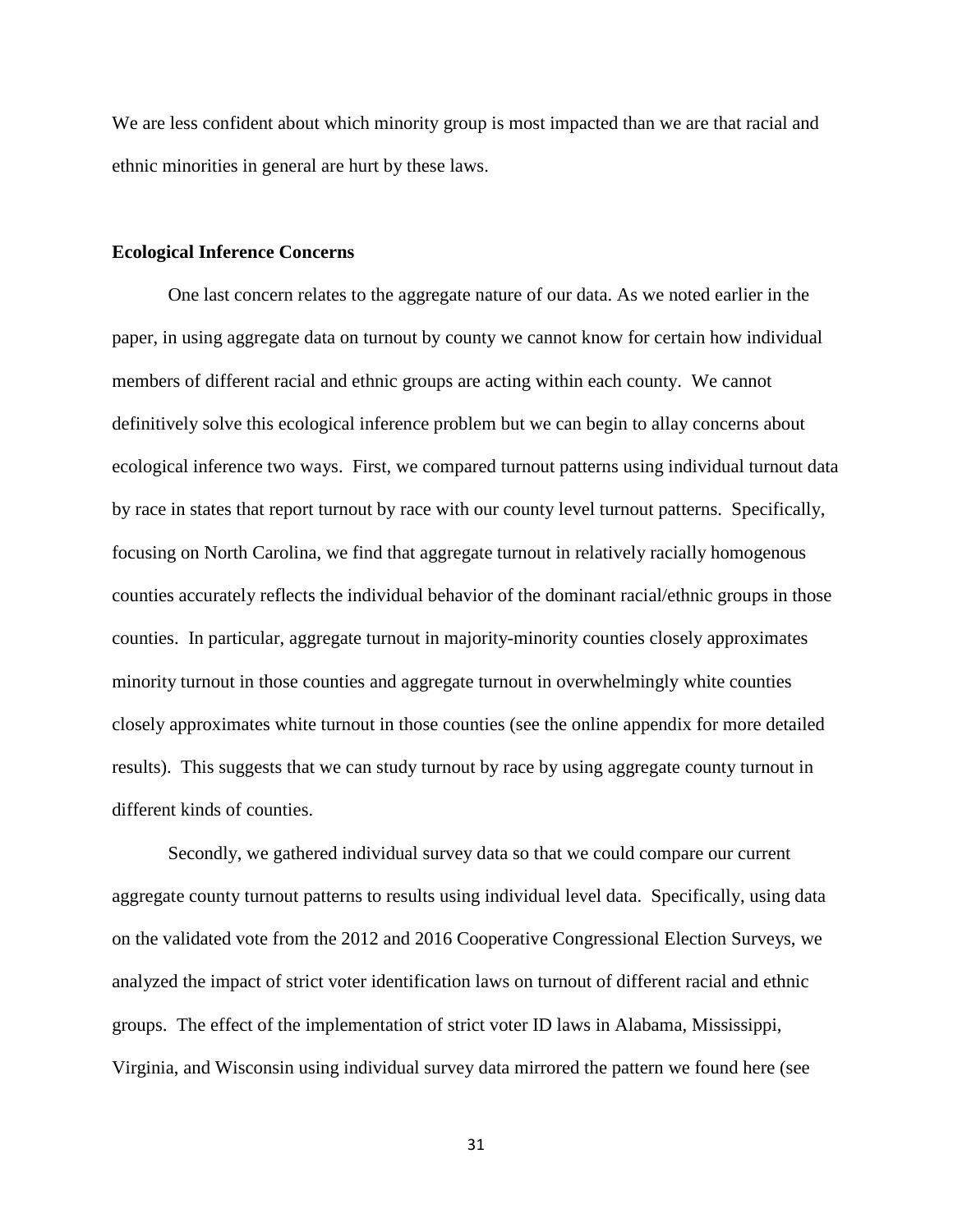online appendix). In particular, the gap between white and non-white turnout increased more in states enacting new strict ID laws than it did in other states. Specifically, the analysis indicates that all else equal, the probability of a racial and ethnic minority registered voter turning out to vote declined by eleven percent more in states enacting a new strict ID state in 2016 than it did elsewhere. This pattern also held up when we controlled for other individual demographic factors. (see the online appendix for more detailed results).

Ultimately, we cannot know for certain what individual behavior looks like based solely on the county level data that we have examined for most of this article but there are very strong signs that the racially disproportionate impact we see here is repeated when we examine individual turnout data by race. By all available measures, strict ID laws appear to discriminate.

# **Implications**

Voter ID laws are becoming more common and more strict. In 2013 alone, legislators in six states moved to strengthen their voter ID laws. Today, eleven states have a strict voter ID requirement in place. Moreover, the fate of these laws is far from certain. Almost every strict ID requirement has been challenged in the courts and many of these cases remain outstanding. More challenges to these laws are likely to emerge in the future. And despite all of the legal proceedings, the constitutionality of these laws remains in question. The stakes for American democracy are high and growing higher by the year.

The answer to that constitutionality question may well be tipped one way or the other by the weight of the empirical evidence about the burden these laws pose on minorities. All of this means that there is a desperate need for hard evidence. Clear, objective, and empirical answers to the core voter identification debates could actually sway outcomes.

32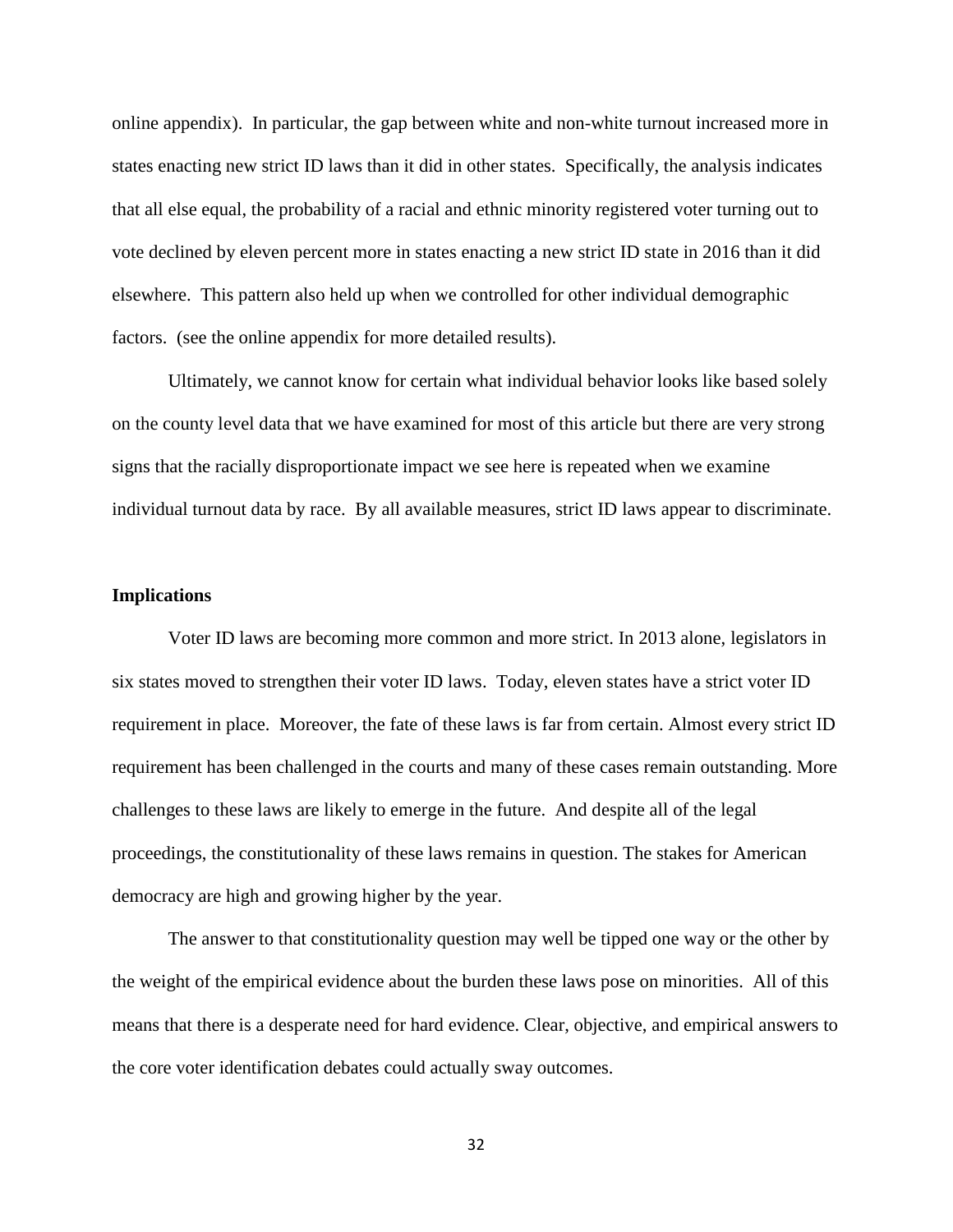In this article, we have attempted to provide some of those hard empirical answers. By focusing on data from recent elections after strict photo ID laws have been widely implemented, by using official turnout data to eliminate concerns over inflated and biased turnout patterns from self-reported survey data, and by employing a research design that incorporates longitudinal data and a difference-in-difference tests, our analysis overcomes many of the core problems faced by previous studies. As such, our study offers a more definitive test of these laws.

The findings presented here strongly suggest that these laws do, in fact, represent a major burden that disproportionately affects minorities and significantly alters the makeup of the voting population. Where these laws are enacted, turnout in racially diverse counties declines, it declines more than in less diverse areas, and it declines more sharply than it does in other states. As a result of these laws, the voices of Latinos, African Americans, Asian Americans, and other minorities become more muted and the relative influence of white America grows. An already significant racial skew in American democracy becomes all the more pronounced. If courts are indeed trying to gauge the burden these laws impose on minorities and others, then this new data should help the courts with their deliberations.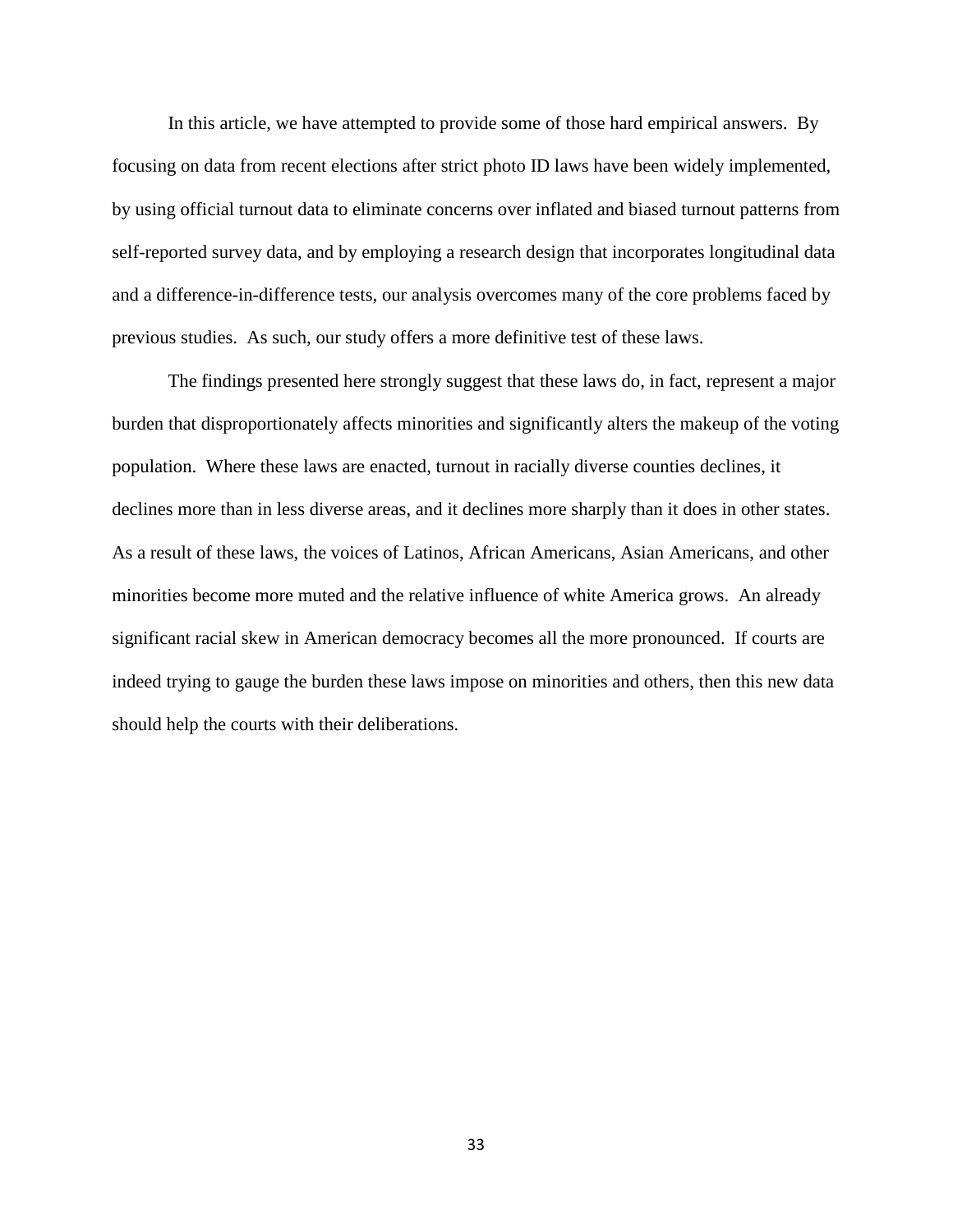### **BIBLIOGRAPHY**

- Abramson, Paul R., and William Claggett. 1991. "Racial Differences in Self-Reported and Validated Turnout in the 1988 Presidential Election." *Journal of Politics* 53 (1):186-97.
- ACLU. 2017. "Factsheet on Voter ID Laws." URL: [https://www.aclu.org/other/oppose-voter-id](https://www.aclu.org/other/oppose-voter-id-legislation-fact-sheet)[legislation-fact-sheet](https://www.aclu.org/other/oppose-voter-id-legislation-fact-sheet) [May 2017].
- Ahlquist, John S., Kenneth Mayer, and Simon Jackman. 2014. "Alien Abduction and Voter Impersonation in the 2012 US General Election: evidence from a survey list experiment." *Election Law Journal* 13 (4):460-75.
- Alvarez, Michael, Delia Bailey, and Jonathan Katz. 2011. "An Empirical Bayes Approach to Estimating Ordinal Treatment Effects." *Political Analysis* 19:20-31.
- Alvarez, Michael, Delia Bailey, and Jonathan Katz. 2008. "The Effect of Voter Identification Laws on Turnout." *SSRN Working Paper*.
- Ansolabehere, Stephen. 2009. "Effects of Identification Requirements on Voting: Evidence from the Experiences of Voters on Election Day." *PS* (1):127-30.
- Ansolabehere, Stephen. 2014. "Declaration in Marc Veasey et al v. Rick Perty et al: United States District Court, TX."
- Ansolabehere, Stephen, and Eitan Hersh. 2012. "Validation: What Big Data Reveal About Survey Misreporting and the Real Electorate." *Political Analysis* 20 (4):437-59.
- Atkeson, Lonna Rae, Yann P. Kerevel, R. Michael Alvarez, and Thad E. Hall. 2014. "Who Asks For Voter Identification? Explaining Poll-Worker Discretion." *Journal of Politics* 76 (4):944-57.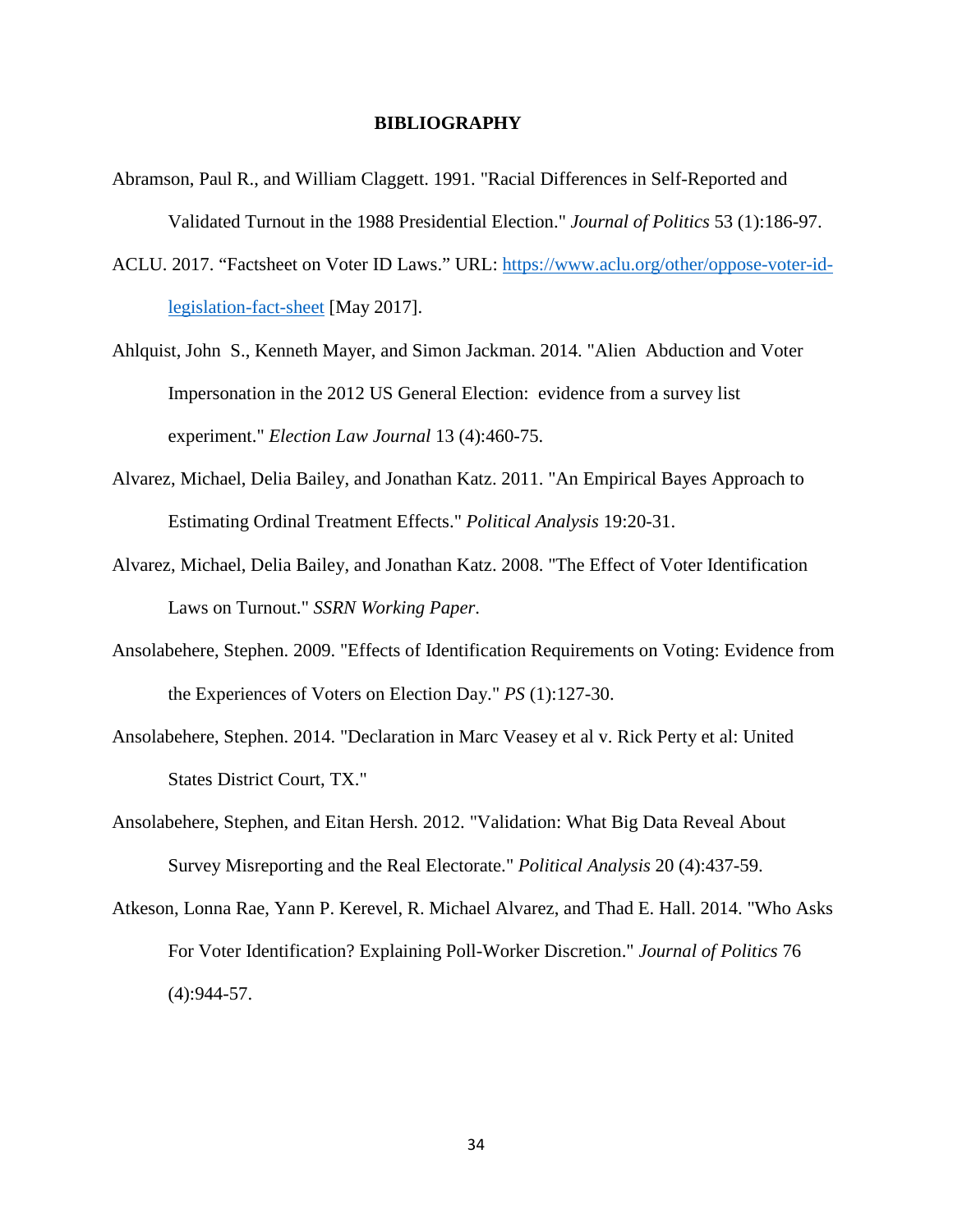- Barreto, Matt A., Stephen A. Nuno, and Gabriel R. Sanchez. "Voter ID requirements and the disenfranchisements of Latino, Black and Asian voters." *Annual Meeting of the American Political Science Association, Chicago, Illinois*. Vol. 30. 2007.
- Barreto, Matt, Stephen Nuno, and Gabriel Sanchez. 2009. "The disproportionate Impact of Voter ID Requirements on the Electorate: New Evidence from Indiana." *PS* 42 (1):111-6.
- Bentele, Keith, and Erin O'Brien. 2013. "Jim Crow 2.0? Why States Consider and Adopt Restrictive Voter Access Policies." *Perspectives on Politics*.
- Biggers, Daniel R., and Michael J. Hanmer. 2017. "Understanding the adoption of voter identification laws in the American states." *American Politics Research* 45 (4): 560-88.
- Brennan Center for Justice. 2006. "Citizens Without Proof: A Survey of Americans' Possession of Documentary Proof of Citizenship and Photo Identification. URL:

[http://www.brennancenter.org/sites/default/files/legacy/d/download\\_file\\_39242.pdf.](http://www.brennancenter.org/sites/default/files/legacy/d/download_file_39242.pdf)

- Bright, Chelsie LM, and Michael S. Lynch. 2017. "Kansas Voter ID Laws: Advertising and Its Effects on Turnout." *Political Research Quarterly* 70 (2): 340-347.
- Citrin, Jack, Donald P. Green, and Morris Levy. 2014. "The effects of voter ID notification on voter turnout: Results from a large-scale field experiment." *Election Law Journal* 13 (2): 228-242.
- Cobb, Rachael, James Greiner, and Kevin Quinn. 2012. "Can Voter ID Laws be Administered in a Race-Neutral Manner? Evidence from the City of Boston in 2008." *Quarterly Journal of Political Science* 7 (1):1-33.
- de Alth, Shelley. "ID at the polls: Assessing the impact of recent state voter ID laws on voter turnout." (2009): 185.

Dropp, Kyle A. 2013. "Voter identification laws and voter turnout." Unpublished manuscript.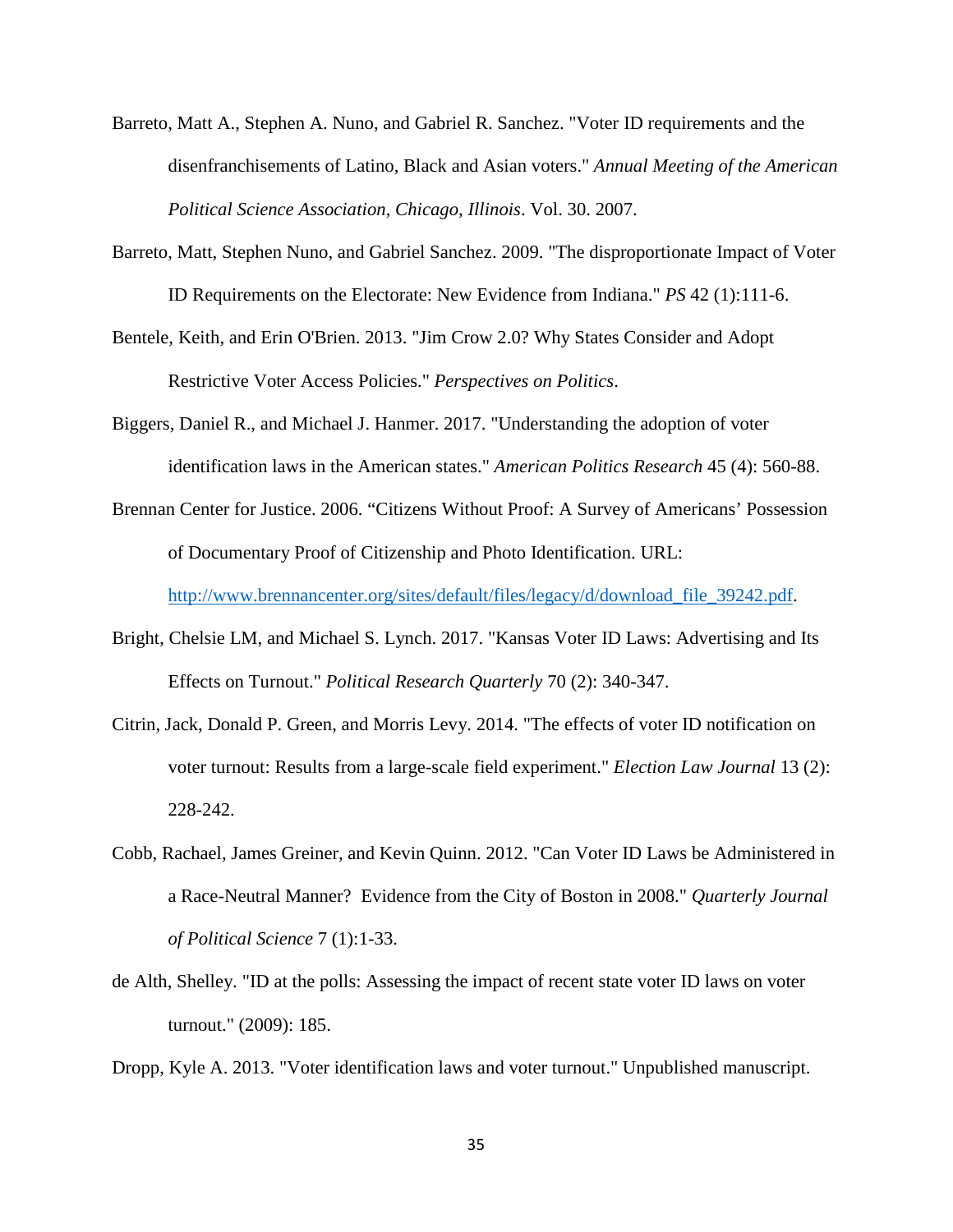- Erikson, Robert S., and Lorraine C. Minnite. 2009. "Modeling problems in the voter identification—voter turnout debate." *Election Law Journal* 8 (2): 85-101.
- GAO (General Accounting Office). 2014. "Issues Related to State Voter Identification Laws." Washington, DC: GAO.
- Gronke, Paul, William D. Hicks, Seth C. McKee, Charles Stewart III, and James Dunham. 2015. "Voter ID laws: A view from the public.".
- Hajnal, Zoltan L., Nazita Lajevardi, and Lindsay Nielson. 2017. Voter Identification Laws and the Suppression of Minority Votes. *The Journal of Politics* 79 (2): 363-79.
- Hicks, William D., Seth C. McKee, Mitchell D. Sellers, and Daniel A. Smith. 2015. "A principle or a strategy? Voter identification laws and partisan competition in the American States." *Political Research Quarterly* 68 (1): 18-33.
- Highton, Benjamin. 2017. "Voter identification laws and turnout in the United States." *Annual Review of Political Science* 20: 149-167.
- Hobby, Governor Bill, Cong Huang, David Llanos, Chris Mainka, Kwok-Wai Wan, Ching-Hsing Wang, and Isaiah Warner. 2015. "The Texas Voter ID Law and the 2014 Election: A Study of Texas's 23rd Congressional District." University of Houston Hobby Center for Public Policy and Rice University's Baker Institute for Public Policy.
- Hood, M. V., and Charles Bullock. 2012. "Much Ado About Nothing? An Empirical Assessment of the Georgia Voter Identification Statute." *State Politics and Policy Quarterly* 12 (4):394-414.
- Hopkins, Daniel J., Marc Meredith, Michael Morse, Sarah Smith, and Jesse Yoder. 2017. "Voting But for the Law: Evidence from Virginia on Photo Identification Requirements." *Journal of Empirical Legal Studies* 14 (1): 79-128.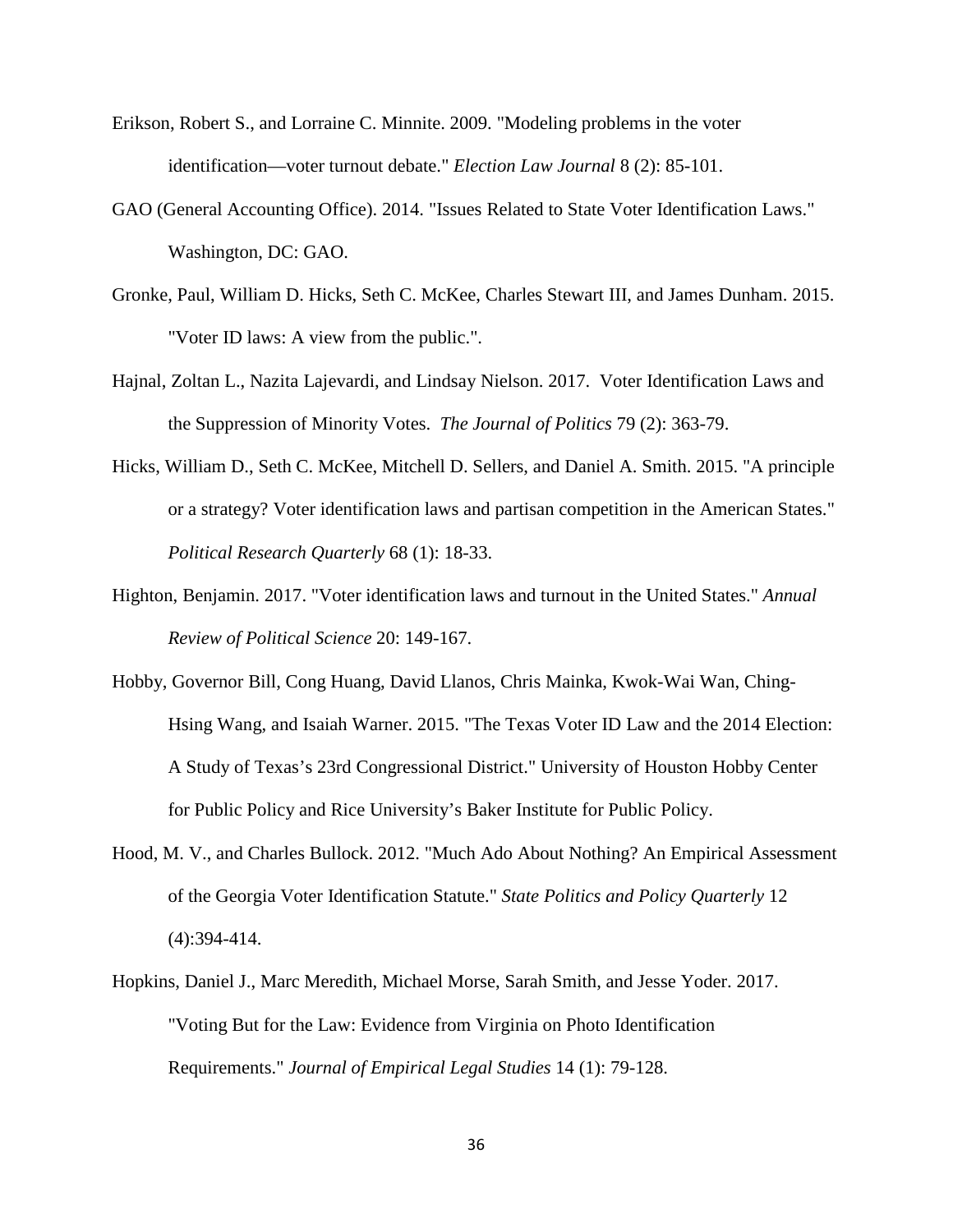Horwitz, Sari. *The Washington Post.* "Getting a photo ID so you can vote is easy. Unless you're poor, black, Latino or elderly." URL:

[https://www.washingtonpost.com/politics/courts\\_law/getting-a-photo-id-so-you-can](https://www.washingtonpost.com/politics/courts_law/getting-a-photo-id-so-you-can-vote-is-easy-unless-youre-poor-black-latino-or-elderly/2016/05/23/8d5474ec-20f0-11e6-8690-f14ca9de2972_story.html?utm_term=.189a8caab0ab)[vote-is-easy-unless-youre-poor-black-latino-or-elderly/2016/05/23/8d5474ec-20f0-11e6-](https://www.washingtonpost.com/politics/courts_law/getting-a-photo-id-so-you-can-vote-is-easy-unless-youre-poor-black-latino-or-elderly/2016/05/23/8d5474ec-20f0-11e6-8690-f14ca9de2972_story.html?utm_term=.189a8caab0ab) [8690-f14ca9de2972\\_story.html?utm\\_term=.189a8caab0ab.](https://www.washingtonpost.com/politics/courts_law/getting-a-photo-id-so-you-can-vote-is-easy-unless-youre-poor-black-latino-or-elderly/2016/05/23/8d5474ec-20f0-11e6-8690-f14ca9de2972_story.html?utm_term=.189a8caab0ab) May 23, 2016.

Kobach, Kris. 2011. "The Case for Voter ID." *The Wall Street Journal*, May 23.

- Levitt, Justin. 2007. "The Truth about Voter Fraud." New York: Brennan Center for Justice.
- McKee, Seth C. "Politics is local: State legislator voting on restrictive voter identification legislation." *Research & Politics* 2.3 (2015): 1-7.

Minnite, Lorraine C. 2010. *The myth of voter fraud*. Ithaca: Cornell University Press.

- Minnite, Lorraine C. 2011. "First-Time Voters in the 2008 Election." *Project Vote Research Memo*.
- Mycoff, Jason, Michael Wagner, and David Wilson. 2007. "The Effects of Voter Identification Laws on Aggregate and Individual Level Turnout." *American Political Science Assocation Conference*.
- Mycoff, Jason, Michael Wagner, and David Wilson. 2009. "The Empirical Effects of Voter-ID Laws: Present or Absent." *PS* (January).

Overton, Spencer. 2006. "Voter identification." *Michigan Law Review* 105: 631-82.

Pastor, Robert, Robert Santos, Alison Prevost, and Vassia Stoilov. 2010. "Voting and ID Requirements: A Survey of Registered Voters in Three States." *The American Review of Public Administration* 40 (4):461-81.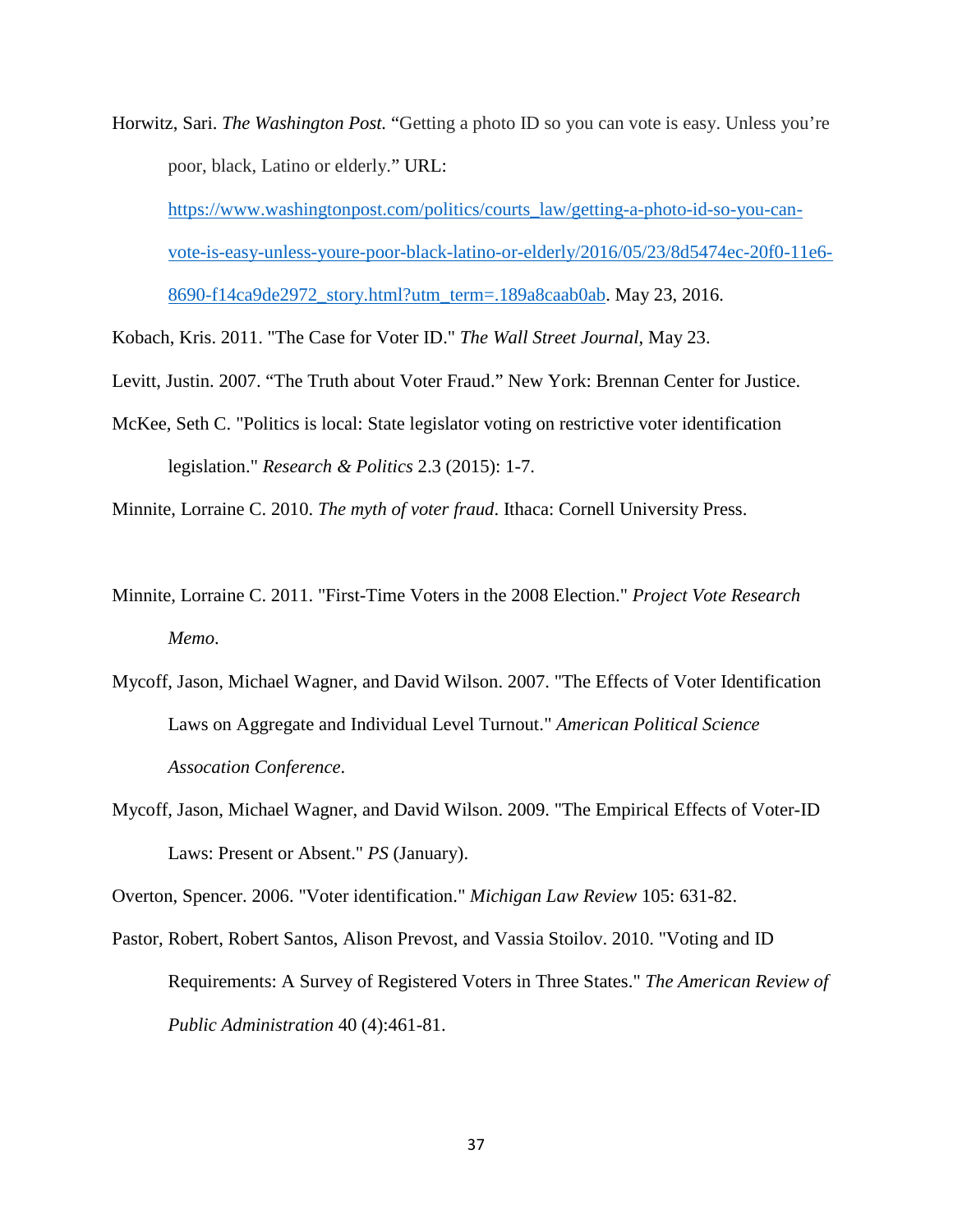- Page, Antony, and Michael J. Pitts. 2009. "Poll Workers, Election Administration, and the Problem of Implicit Bias." *[Michigan Journal of Race & Law](https://papers.ssrn.com/sol3/papers.cfm?abstract_id=1392630##)*, 15: 1-56.
- Peretti, Terri. 2016. "Judicial Partisanship in Voter Identification Litigation." *Election Law Journal* 15(3): 214-231.
- Pitts, Michael J. 2013. "Photo ID, Provisional Balloting, and Indiana's 2012 Primary Election." *University of Richmond Law Review* 47 (3):939-57.
- Rocha, Rene R., and Tetsuya Matsubayashi. 2014. "The politics of race and voter ID laws in the states: The return of Jim Crow?." *Political Research Quarterly* 67 (3): 666-79.
- Rogowski, Jon C., and Cathy J. Cohen. 2014. "Black and Latino Youth Disproportionately Affected by Voter Identification Laws in the 2012 Election." In *Black Youth Project*.
- Scott, Eugene. *Judge Upholds Controversial North Carolina Voter ID Law*. CNN 2016 [cited April 26].
- Shaw, Daron, Rodolfo O. de la Garza, and Jongho Lee. 2000. "Examining Latino Turnout in 1996: A Three-State, Validated Survey Approach." *American Journal of Political Science* 44 (2 (April)):332-40.
- Silver, Brian D., Barbara A. Anderson, and Paul R. Abramson. 1986. "Who Overreports Voting?" *The American Political Science Review* 80:613-24.
- Sobel, Richard. "The high costs of 'free' photo voter identification cards." *Charles Hamilton Houston Institute for Race and Justice, Harvard Law School* (2014).
- Stewart III, Charles. 2013. "Voter ID: Who Has Them; Who Shows Them." *Oklahoma Law Review* 66: 21-52.